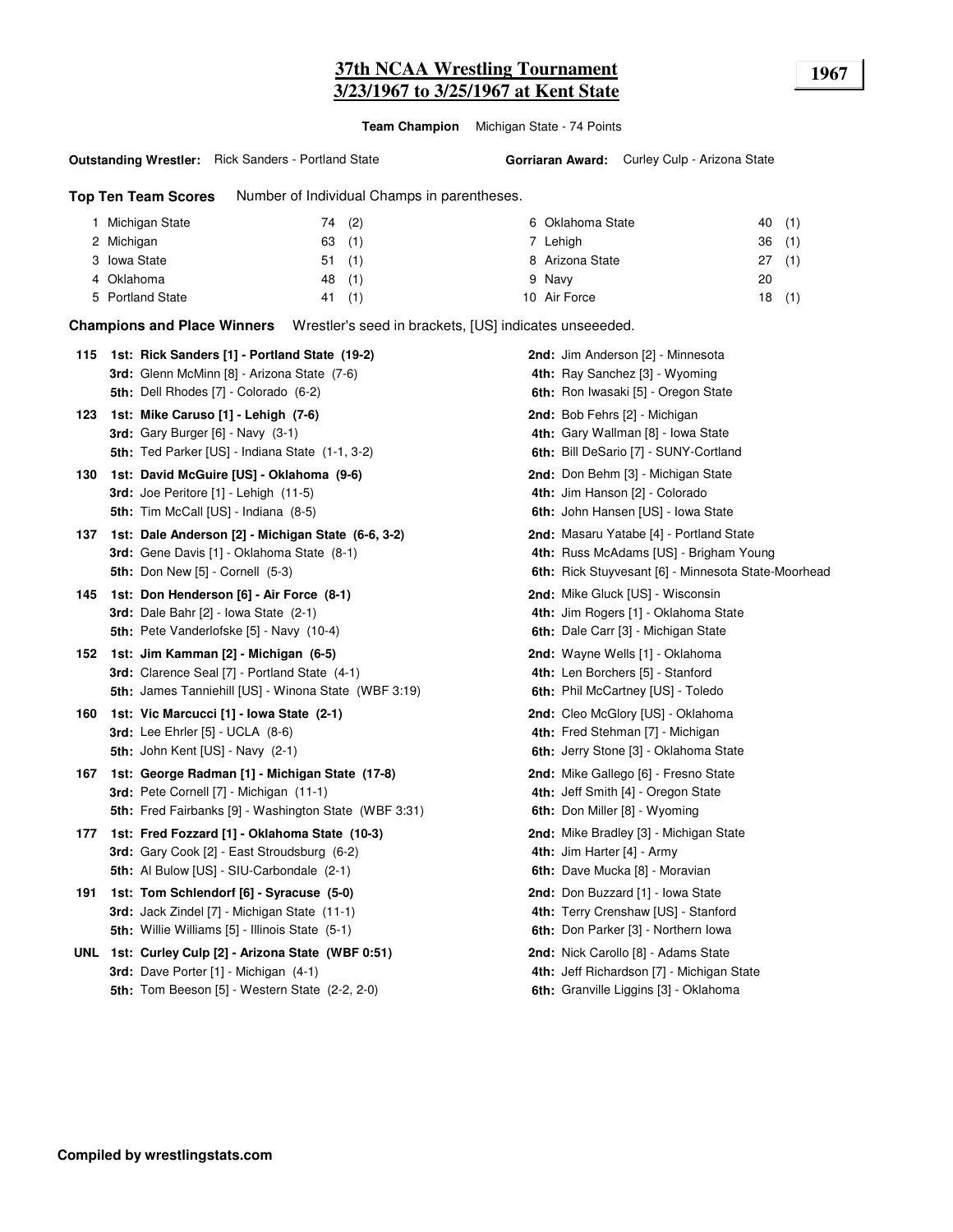#### **3/23/1967 to 3/25/1967 at Kent State 1967 NCAA Wrestling Championship Page <sup>1</sup> of <sup>33</sup>**

| Larry Katz, Purdue                | Warren Crow Fall 7:24  |                        |                         |                          |
|-----------------------------------|------------------------|------------------------|-------------------------|--------------------------|
| Warren Crow, SUNY-Albany [4]      |                        | Warren Crow 8-6        |                         |                          |
| Gary Bissell, Michigan State      | Gary Bissell 11-5      |                        |                         | 115 Weight Class         |
| Terry Magoon, SIU-Carbondale      |                        |                        |                         |                          |
| Sergio Gonzales, UCLA             |                        |                        | Ron Iwasaki 1-1, 1-1 RD |                          |
| Neil Fink, Virginia Tech          | Sergio Gonzales 12-1   |                        |                         |                          |
| Ron Iwasaki, Oregon State [5]     | Ron Iwasaki 4-3        | Ron Iwasaki 3-1        |                         |                          |
| Dave Range, Miami Ohio            |                        |                        |                         |                          |
| Rick Sanders, Portland State [1]  |                        |                        |                         | Rick Sanders 8-3         |
| Grant Stevens, Bloomsburg         | Rick Sanders Fall 4:02 |                        |                         |                          |
| Dave Unik, Ohio University        | Dave Unik 3-2          | Rick Sanders Fall 3:53 |                         |                          |
| Charles Cone, Indiana State       |                        |                        |                         |                          |
| Ed Dumas, Northwestern            |                        |                        | Rick Sanders Fall 6:29  |                          |
| Bob Terrill, Maryland             | Bob Terrill 3-3, 1-0   |                        |                         |                          |
| Art Simoni, Adams State           |                        | Glenn McMinn 12-3      |                         |                          |
| Glenn McMinn, Arizona State [8]   | Glenn McMinn 7-6       |                        |                         |                          |
| Phil Conti, Navy                  |                        |                        |                         | <b>Rick Sanders 19-2</b> |
| Jim Yamamoto, Washington State    | Jim Yamamoto 12-4      |                        |                         |                          |
| Dell Rhodes, Colorado [7]         |                        | Dell Rhodes 9-5        |                         |                          |
| Al Ogdie, Minnesota State         | Dell Rhodes 7-2        |                        |                         |                          |
| Jim Anderson, Minnesota [2]       |                        |                        | Jim Anderson 10-3       |                          |
| Tom Pennington, Oklahoma          | Jim Anderson 7-1       |                        |                         |                          |
| Dave Keller, Toledo               |                        | Jim Anderson Fall 5:51 |                         |                          |
| Frank Coco, East Stroudsburg      | Dave Keller 11-3       |                        |                         |                          |
| Dave Eberhard, Illinois State     |                        |                        |                         | Jim Anderson 8-3         |
| Chuck Henry, Brigham Young        | Chuck Henry 6-2        |                        |                         |                          |
| Wayne Boyd, Temple                |                        | Ken Melchior 12-2      |                         |                          |
|                                   | Ken Melchior 13-8      |                        |                         |                          |
| Ken Melchior, Lock Haven [6]      |                        |                        | Ray Sanchez 7-1         |                          |
| Steve Cavanaugh, Missouri         | Steve Cavanaugh 8-2    |                        |                         |                          |
| Howard Henjyoji, Harvard          |                        | Ray Sanchez Fall 7:51  |                         |                          |
| Ray Sanchez, Wyoming [3]          | Ray Sanchez 26-5       |                        |                         |                          |
| Jerry Martinez, Northern Colorado |                        |                        |                         |                          |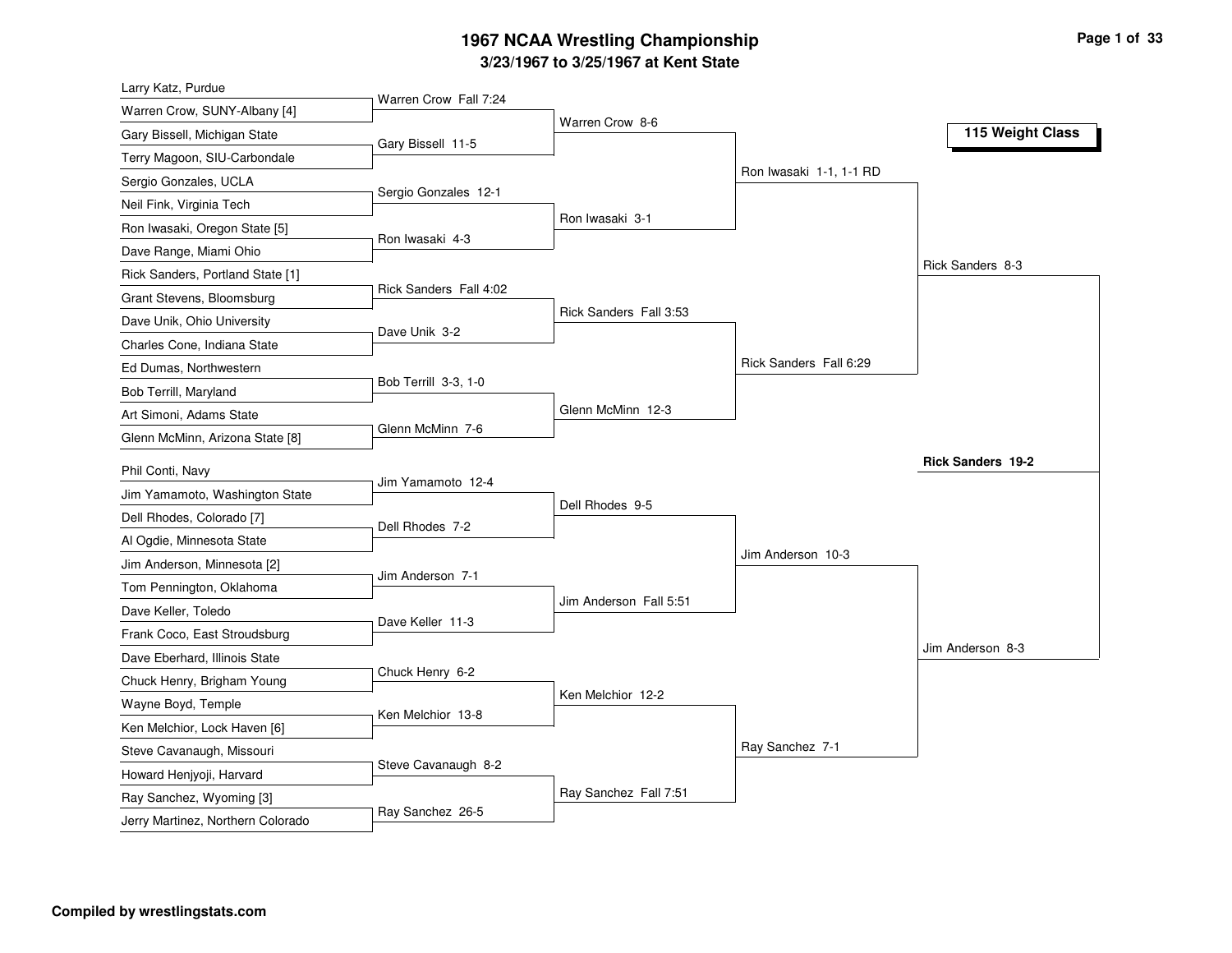## **3/23/1967 to 3/25/1967 at Kent State 1967 NCAA Wrestling Championship Page <sup>2</sup> of <sup>33</sup>**

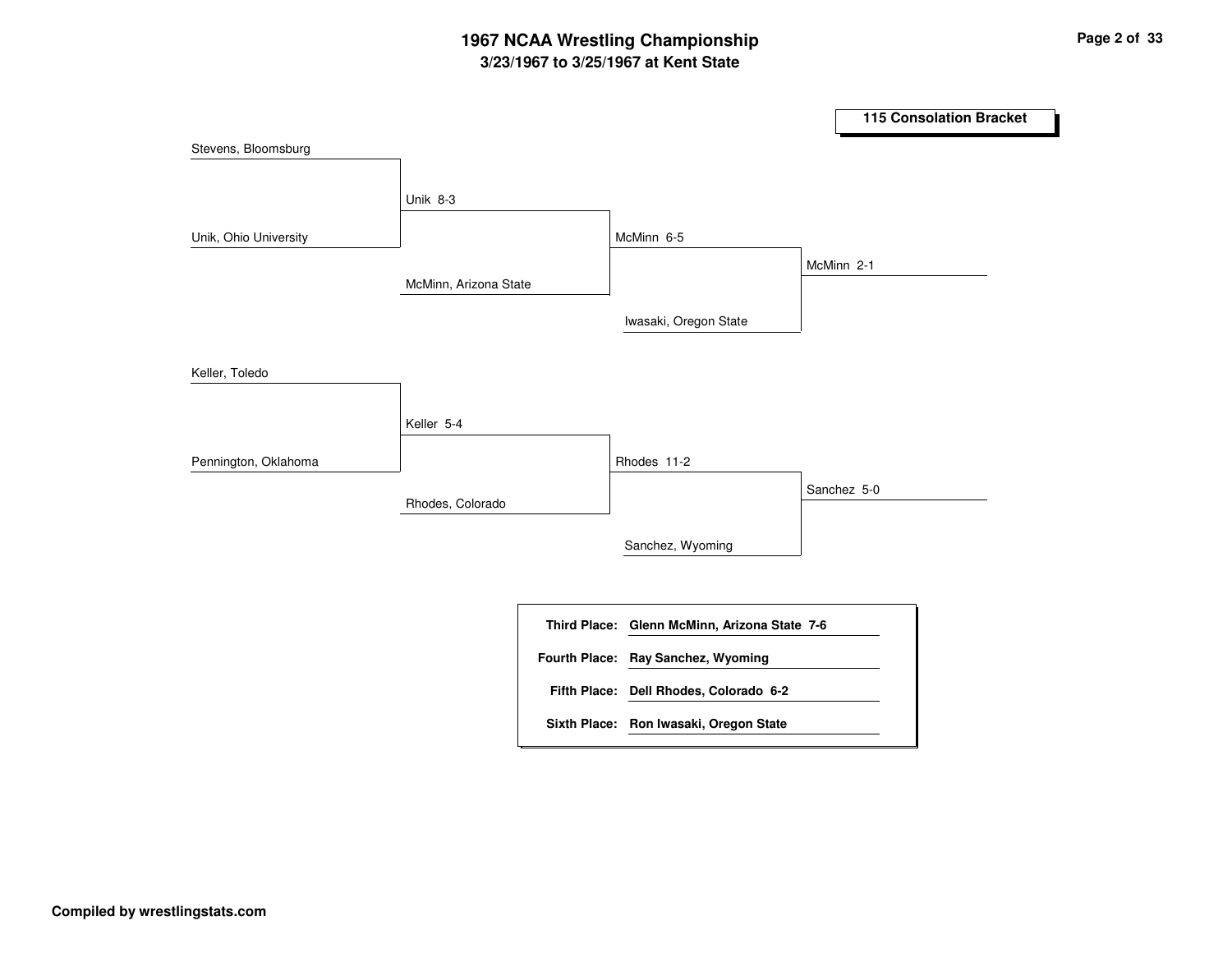## **3/23/1967 to 3/25/1967 at Kent State 1967 NCAA Wrestling Championship Page <sup>3</sup> of <sup>33</sup>**

#### **Championship Pigtail Bouts for 115**

Glenn McMinn - Arizona State

Colin Hudson - Davidson

McMinn 15-5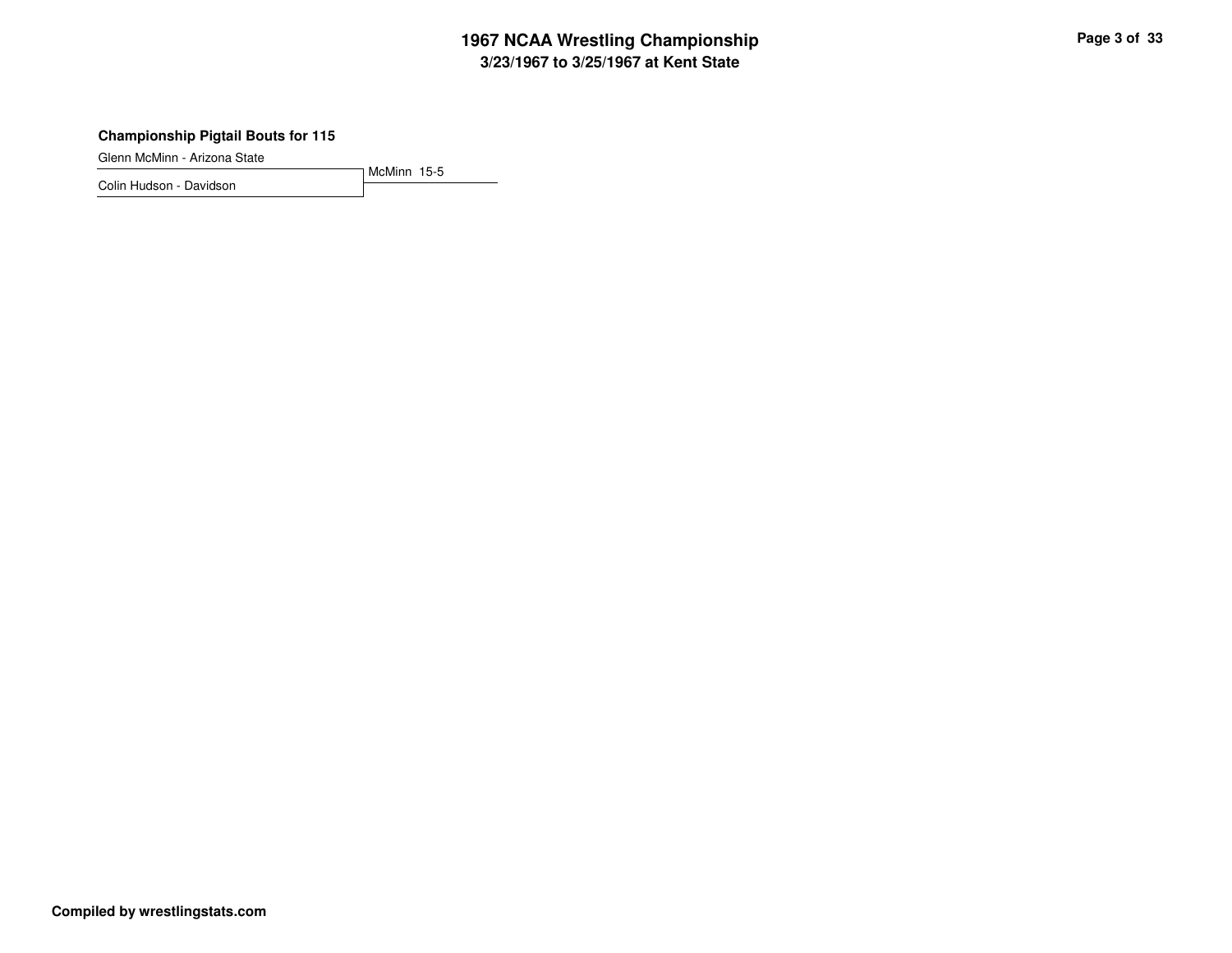#### **3/23/1967 to 3/25/1967 at Kent State 1967 NCAA Wrestling Championship Page <sup>4</sup> of <sup>33</sup>**

| Ted Parker, Indiana State [4]                         | <b>Ted Parker</b>      |                       |                    |                  |
|-------------------------------------------------------|------------------------|-----------------------|--------------------|------------------|
| Bye                                                   |                        | Ted Parker 10-6       |                    |                  |
| Roger Tennant, Washington                             | Roger Tennant 11-7     |                       |                    | 123 Weight Class |
| Russell Lay, Kansas State                             |                        |                       |                    |                  |
| Tommy Green, Oklahoma State                           | Wally Clark 12-2       |                       | Ted Parker 6-3     |                  |
| Wally Clark, Penn State                               |                        |                       |                    |                  |
| James Burch, Ashland                                  | Jan Dutt 3-1           | Wally Clark 6-2       |                    |                  |
| Jan Dutt, East Stroudsburg [5]                        |                        |                       |                    |                  |
| Bye                                                   |                        |                       |                    | Mike Caruso 3-1  |
| Jerry Langdon, Nebraska                               | Jerry Langdon          |                       |                    |                  |
| Gary Wallman, Iowa State [8]                          | Gary Wallman 6-0       | Gary Wallman 8-2      |                    |                  |
| Joe Buffington, Davidson                              |                        |                       |                    |                  |
| Mike Caruso, Lehigh [1]                               |                        |                       | Mike Caruso 9-2    |                  |
| Leslie Kempf, Kings Point                             | Mike Caruso 12-4       |                       |                    |                  |
| Efraim Escalante, Brigham Young                       |                        | Mike Caruso Fall 6:49 |                    |                  |
| Richard Shildt, Pittsburgh                            | Efraim Escalante 5-1   |                       |                    |                  |
| Wayne Heim, Bloomsburg                                |                        |                       |                    | Mike Caruso 7-6  |
| Bob Pavelko, Air Force                                | Bob Pavelko 10-2       |                       |                    |                  |
| Mike McGilliard, Michigan State                       |                        | Bill DeSario 9-7      |                    |                  |
| Bill DeSario, SUNY-Cortland [7]                       | Bill DeSario 9-5       |                       |                    |                  |
| Gerry Smith, South Dakota State                       |                        |                       | Bob Fehrs 1-1, 1-0 |                  |
| Bob Fehrs, Michigan [2]                               | Bob Fehrs 10-0         |                       |                    |                  |
| Jim Weeks, Virginia Tech                              |                        | Bob Fehrs Fall 3:35   |                    |                  |
| <b>Bye</b>                                            | Jim Weeks              |                       |                    |                  |
| Mike Hernandez, Adams State                           |                        |                       |                    | Bob Fehrs 14-7   |
| Wayne Watson, Northwestern                            | Wayne Watson Fall 3:16 |                       |                    |                  |
| Byran Rice, Oklahoma [3]                              |                        | Byran Rice Fall 4:10  |                    |                  |
| Bye                                                   | <b>Byran Rice</b>      |                       |                    |                  |
| Frank Nichols, Minnesota                              |                        |                       | Gary Burger 7-2    |                  |
|                                                       | Bob Long Fall 4:04     |                       |                    |                  |
|                                                       |                        | Gary Burger Fall 4:36 |                    |                  |
|                                                       | Gary Burger            |                       |                    |                  |
| Bob Long, Coast Guard<br>Bye<br>Gary Burger, Navy [6] |                        |                       |                    |                  |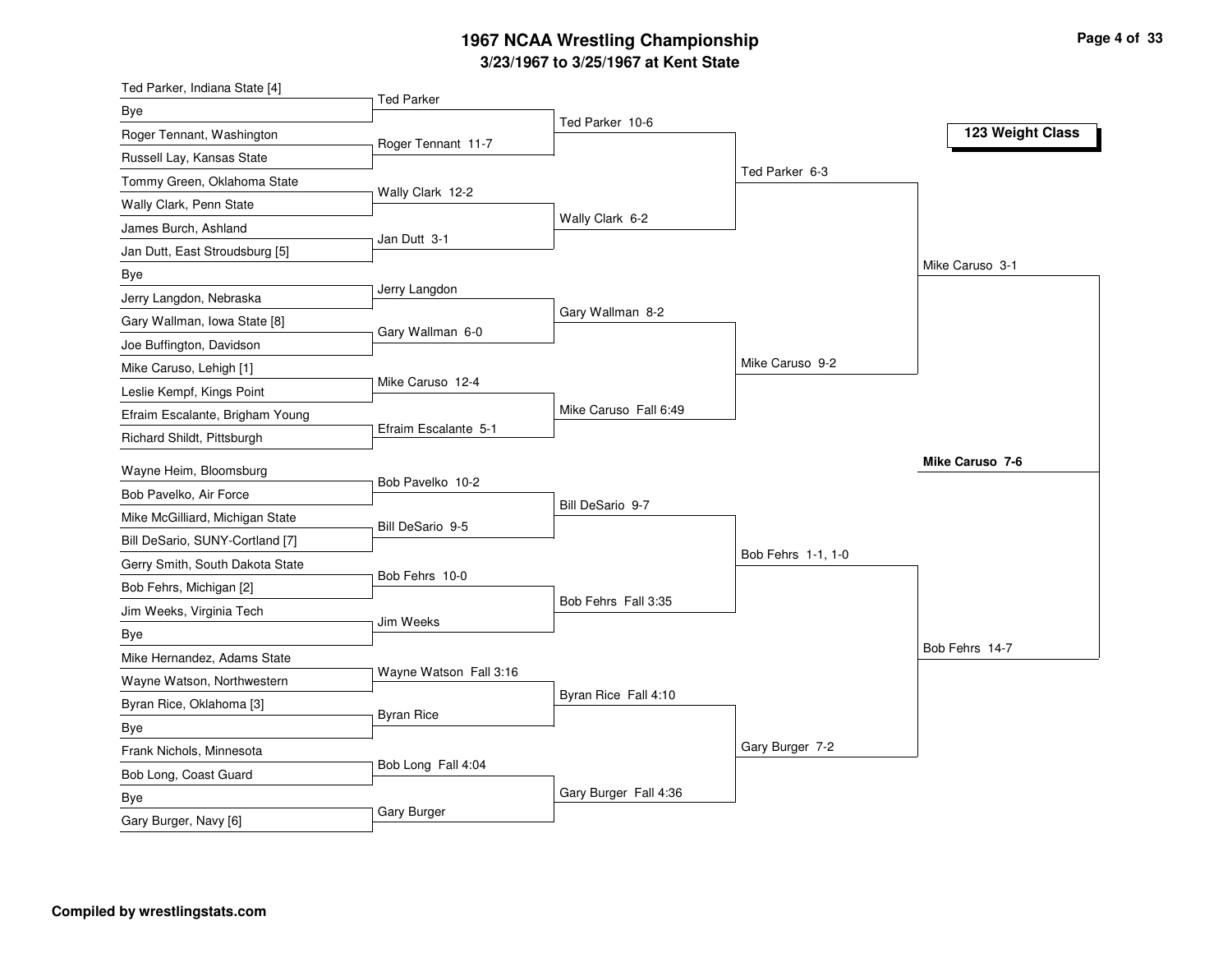## **3/23/1967 to 3/25/1967 at Kent State 1967 NCAA Wrestling Championship Page <sup>5</sup> of <sup>33</sup>**

|                           |                        |                                                                              | <b>123 Consolation Bracket</b> |
|---------------------------|------------------------|------------------------------------------------------------------------------|--------------------------------|
| Kempf, Kings Point        |                        |                                                                              |                                |
| Escalante, Brigham Young  | Kempf Fall 5:55        | Wallman 4-2                                                                  |                                |
|                           | Wallman, Iowa State    | Parker, Indiana State                                                        | Wallman 3-2                    |
| Weeks, Virginia Tech      |                        |                                                                              |                                |
| Smith, South Dakota State | Weeks 3-2              | DeSario 6-1                                                                  |                                |
|                           | DeSario, SUNY-Cortland |                                                                              | Burger 4-1                     |
|                           |                        | Burger, Navy                                                                 |                                |
|                           |                        |                                                                              |                                |
|                           |                        | Third Place: Gary Burger, Navy 3-1<br>Fourth Place: Gary Wallman, Iowa State |                                |
|                           |                        | Fifth Place: Ted Parker, Indiana State 1-1, 3-2                              |                                |
|                           |                        | Sixth Place: Bill DeSario, SUNY-Cortland                                     |                                |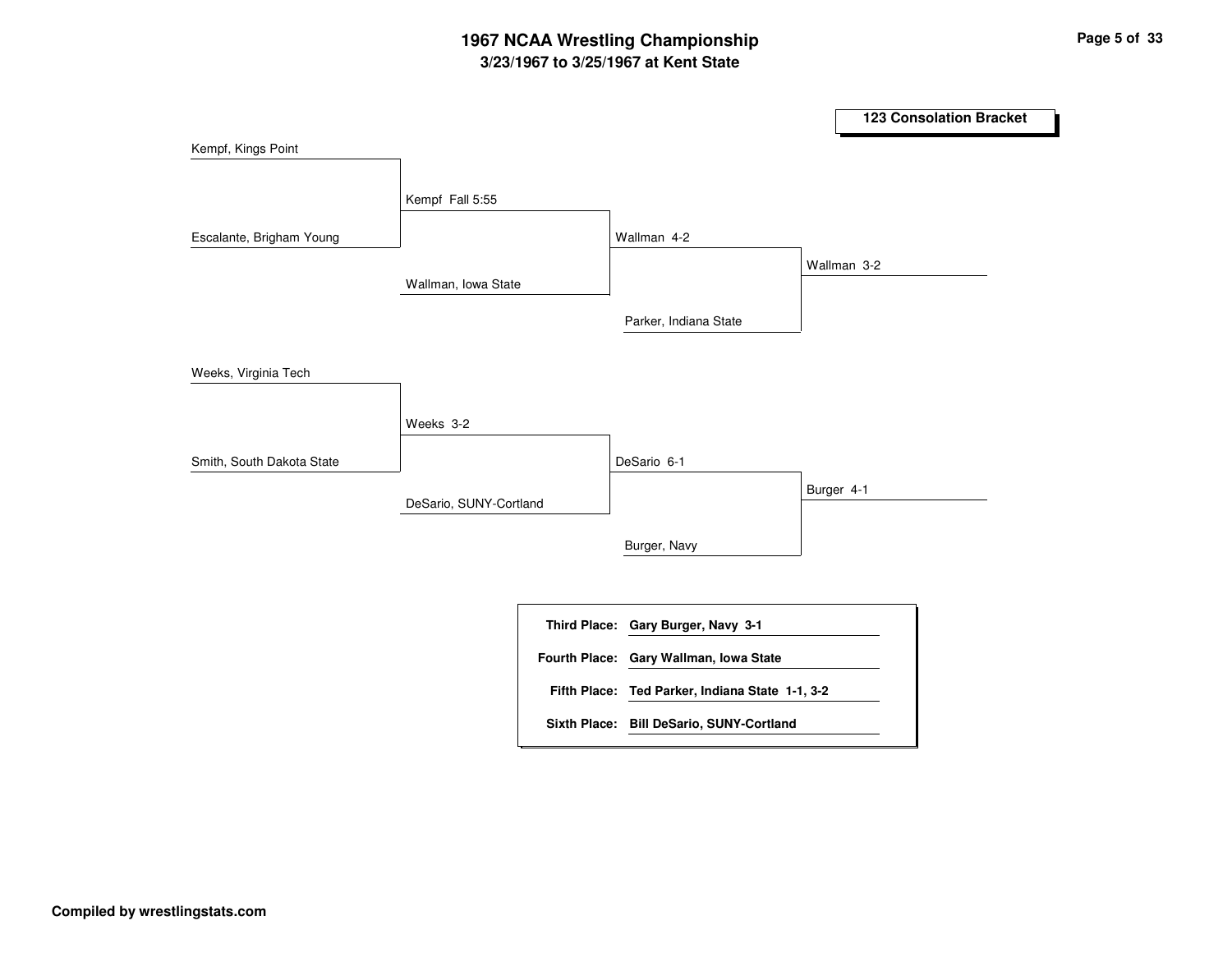**No Pigtails Bouts for 123 Weight Class**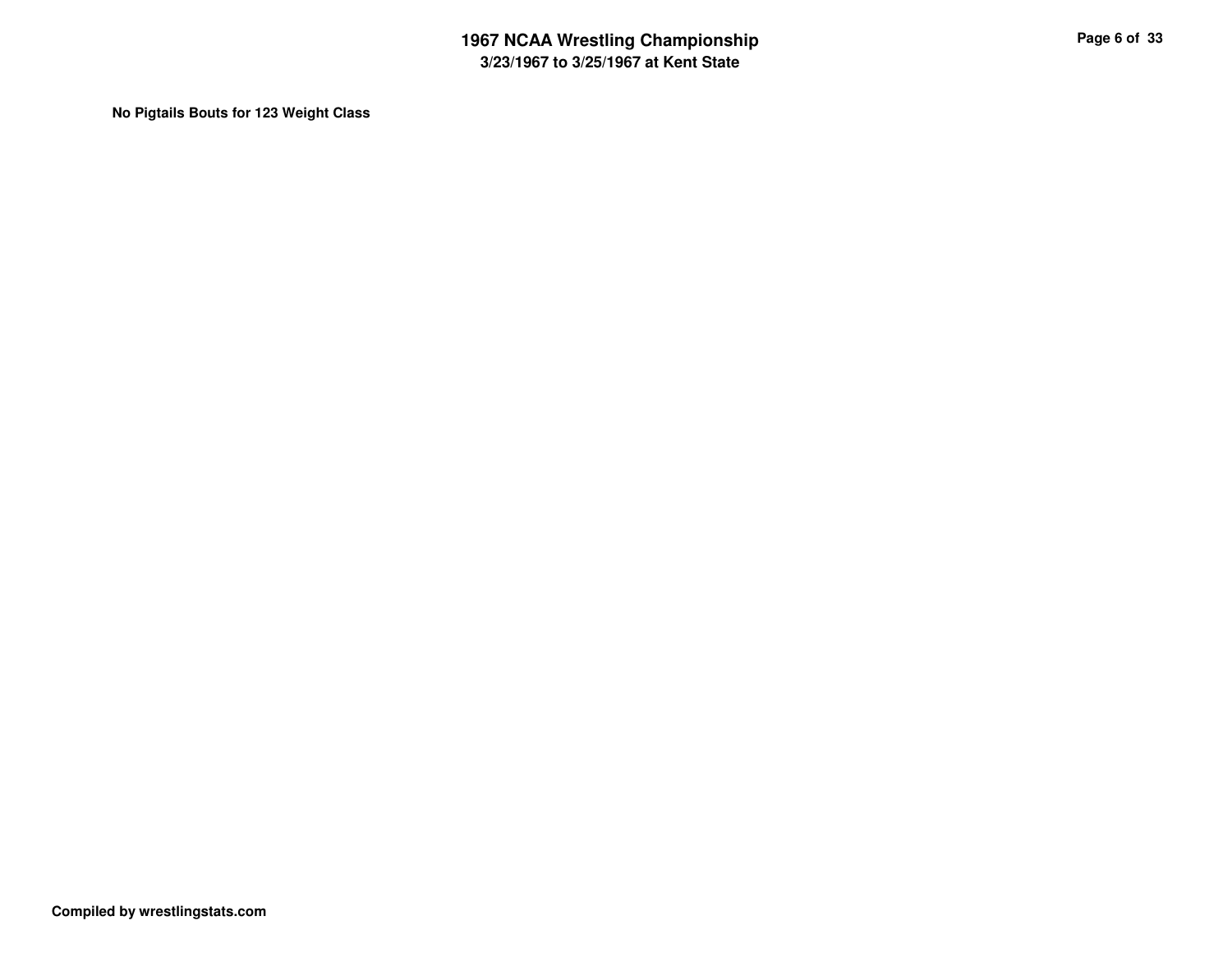### **3/23/1967 to 3/25/1967 at Kent State 1967 NCAA Wrestling Championship Page <sup>7</sup> of <sup>33</sup>**

| Steve Comiskey, Navy              |                         |                       |                    |                   |
|-----------------------------------|-------------------------|-----------------------|--------------------|-------------------|
| Jeff Lorson, Lock Haven           | Jeff Lorson 11-6        |                       |                    |                   |
| Tim McCall, Indiana               | Tim McCall 4-0          | Tim McCall 4-3        |                    | 130 Weight Class  |
| Ned Bushong, East Stroudsburg [5] |                         |                       |                    |                   |
| Roger Young, Ohio State           |                         |                       | Tim McCall 5-3     |                   |
| Curtis Scott, Oregon [4]          | Roger Young 10-9        |                       |                    |                   |
| Bill Germann, Moorhead State      |                         | Roger Young Fall 1:43 |                    |                   |
| Milt Thomas, Maryland             | Bill Germann 1-1, 4-2   |                       |                    |                   |
| Joe Peritore, Lehigh [1]          |                         |                       |                    | David McGuire 6-5 |
| Douglas Smith, Washington         | Joe Peritore 14-5       |                       |                    |                   |
| David McGuire, Oklahoma           | David McGuire 6-4       | David McGuire 4-2     |                    |                   |
| John Hahn, UCLA                   |                         |                       |                    |                   |
| Gene Parrish, Arizona State       |                         |                       | David McGuire 7-2  |                   |
| James McDougal, Kansas State      | Gene Parrish 5-2        |                       |                    |                   |
| Jeff Batchelor, Brigham Young     |                         | Bob Stock 3-3, 5-3    |                    |                   |
| Bob Stock, Cornell [8]            | Bob Stock 4-2           |                       |                    |                   |
| Tony Ross, Kent State             |                         |                       |                    | David McGuire 9-6 |
| Rich Leonardo, Oklahoma State     | Rich Leonardo Fall 5:56 |                       |                    |                   |
| Gordon Weeks, Michigan            |                         | Mike Stanley 4-2      |                    |                   |
| Mike Stanley, Adams State [7]     | Mike Stanley 6-3        |                       |                    |                   |
| Richard Green, Portland State     |                         |                       | Jim Hanson 6-2     |                   |
| Jim Hanson, Colorado [2]          | Jim Hanson 3-1          |                       |                    |                   |
| Craig Freas, Penn State           |                         | Jim Hanson 11-2       |                    |                   |
| Dean Cromartie, Davidson          | Craig Freas 4-0         |                       |                    |                   |
| Don Behm, Michigan State [3]      |                         |                       |                    | Don Behm 9-5      |
| Jim Hull, Coast Guard             | Don Behm 9-3            |                       |                    |                   |
| John Hansen, Iowa State           |                         | Don Behm 11-4         |                    |                   |
| Mike Grenard, Air Force           | John Hansen 7-0         |                       |                    |                   |
| Dan Ross, SIU-Carbondale          |                         |                       | Don Behm Fall 7:46 |                   |
| Bob Soulek, Minnesota State [6]   | Bob Soulek Fall 2:35    |                       |                    |                   |
| Bye                               |                         | Bob Soulek Fall 3:50  |                    |                   |
| Tom Duck, Miami Ohio              | Tom Duck                |                       |                    |                   |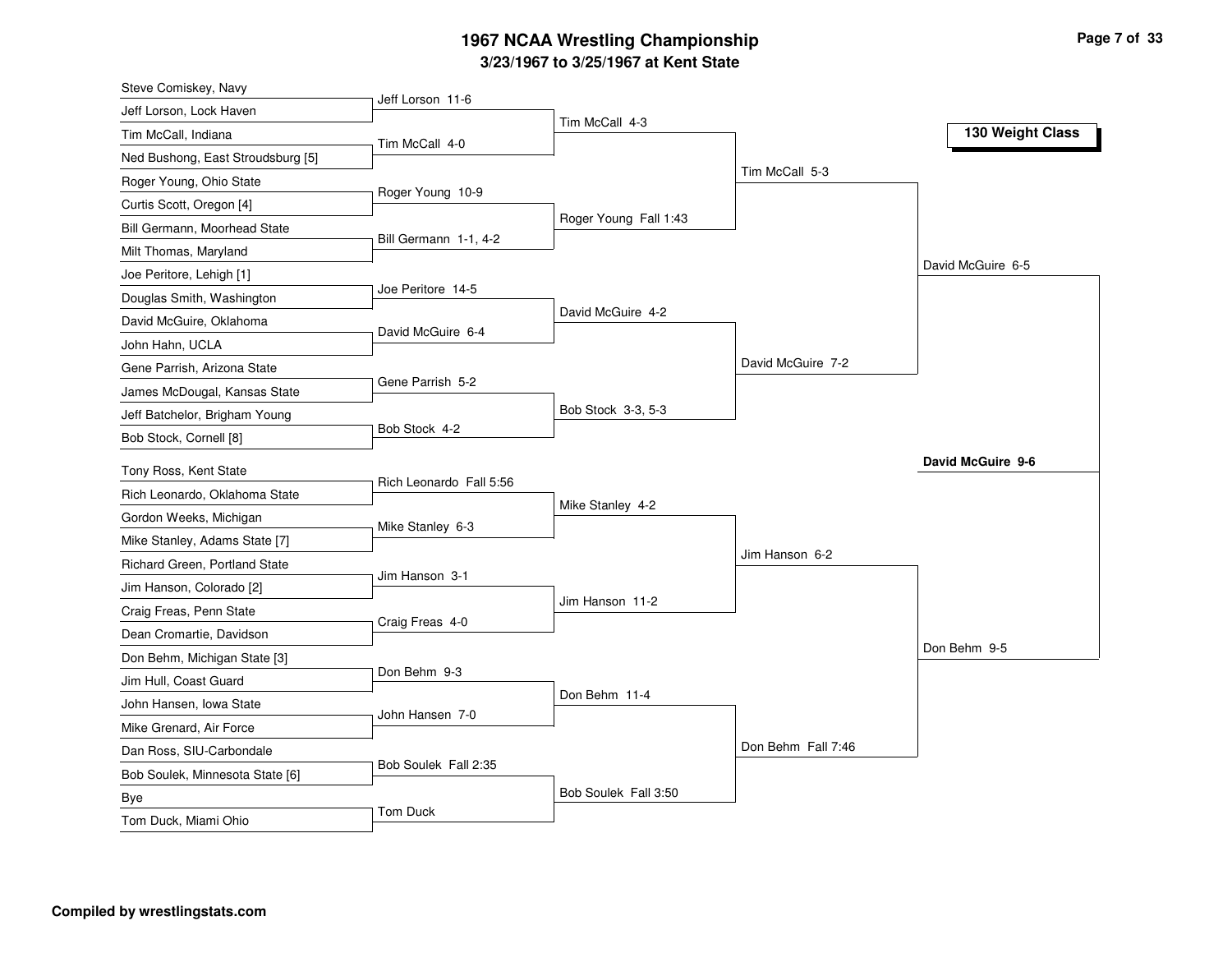## **3/23/1967 to 3/25/1967 at Kent State 1967 NCAA Wrestling Championship Page <sup>8</sup> of <sup>33</sup>**

|                    |                         |                                        | <b>130 Consolation Bracket</b> |
|--------------------|-------------------------|----------------------------------------|--------------------------------|
| Hahn, UCLA         |                         |                                        |                                |
|                    |                         |                                        |                                |
|                    | Peritore Med FFT        |                                        |                                |
| Peritore, Lehigh   |                         | Peritore 5-0                           |                                |
|                    |                         |                                        | Peritore 10-5                  |
|                    | Stock, Cornell          |                                        |                                |
|                    |                         | McCall, Indiana                        |                                |
|                    |                         |                                        |                                |
| Hull, Coast Guard  |                         |                                        |                                |
|                    | Hansen 2-0              |                                        |                                |
|                    |                         |                                        |                                |
| Hansen, Iowa State |                         | Hansen 10-4                            |                                |
|                    | Soulek, Minnesota State |                                        | Hanson 2-0                     |
|                    |                         |                                        |                                |
|                    |                         | Hanson, Colorado                       |                                |
|                    |                         |                                        |                                |
|                    |                         | Third Place: Joe Peritore, Lehigh 11-5 |                                |
|                    |                         | Fourth Place: Jim Hanson, Colorado     |                                |
|                    |                         | Fifth Place: Tim McCall, Indiana 8-5   |                                |
|                    |                         | Sixth Place: John Hansen, Iowa State   |                                |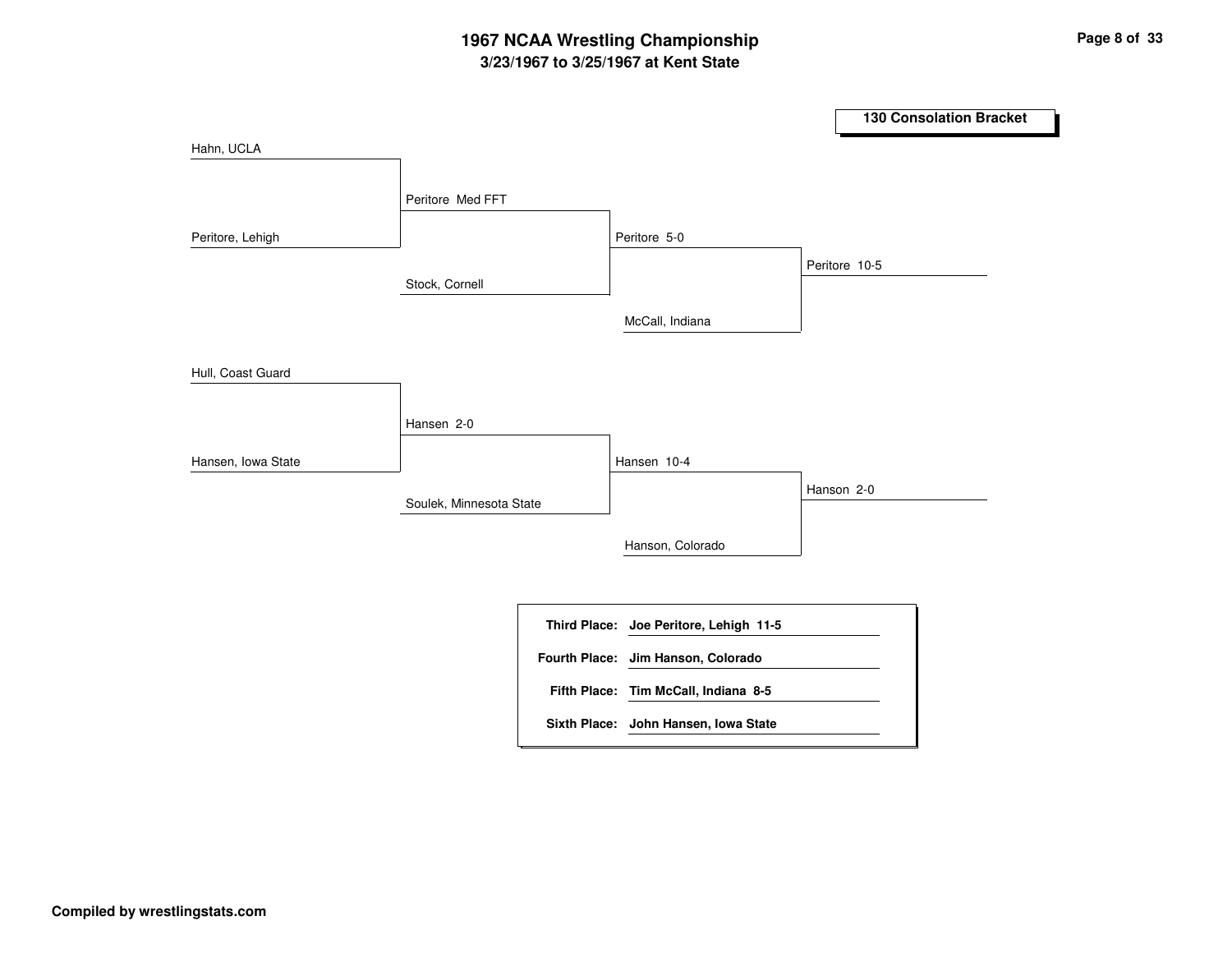**No Pigtails Bouts for 130 Weight Class**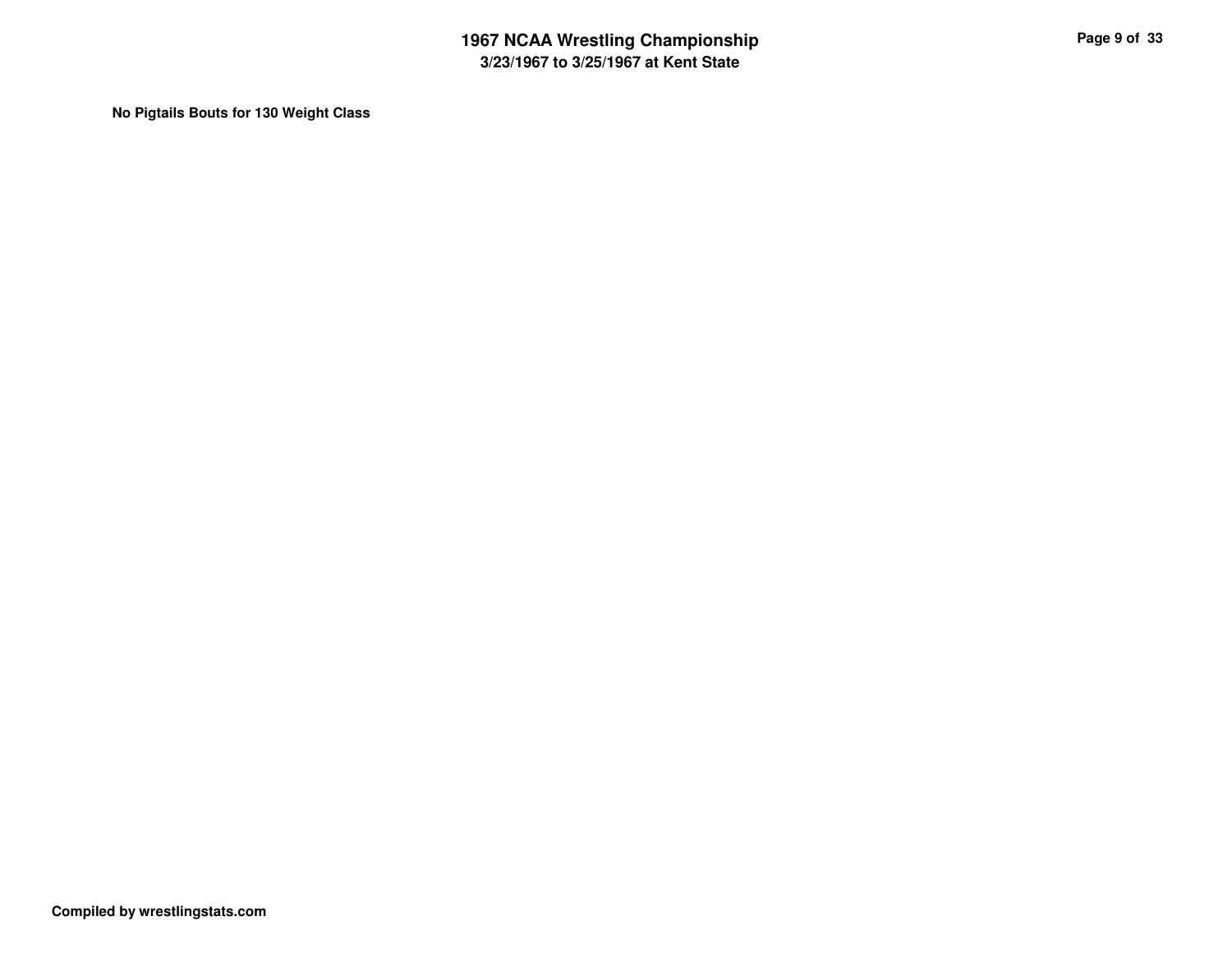## **3/23/1967 to 3/25/1967 at Kent State 1967 NCAA Wrestling Championship Page <sup>10</sup> of <sup>33</sup>**

| Masaru Yatabe 8-2<br>John Lambillatte, Ohio State<br>Masaru Yatabe 5-3<br>137 Weight Class<br>Geoff Henson, Michigan<br>Geoff Henson 7-2<br>Masaru Yatabe 5-2<br>Larry Leonard 6-4<br>Larry Leonard, Montana State<br>Don New 12-5<br>James Lentz, Indiana<br>Don New Fall 3:46<br>Don New, Cornell [5]<br>Masaru Yatabe 1-1, 0-0 RD<br>Gene Davis, Oklahoma State [1]<br>Gene Davis 11-2<br>Jim Free, Colorado State<br>Gene Davis Fall 7:14<br>Jack Dunn, Northwestern<br>Jack Dunn 1-1, 2-1<br>Gene Davis 9-6<br>Gary Baumgardner, Kent State [8]<br>Gary Baumgardner Fall 7:09<br>John Stacy, North Carolina<br>Gary Baumgardner 6-3<br>Jim Purdy 3-2<br>Dale Anderson 6-6, 3-2<br>Dale Anderson, Michigan State [2]<br>Dale Anderson 9-1<br>John Homiak, Franklin & Marshall<br>Dale Anderson 6-1<br>Russ McAdams, Brigham Young<br>Russ McAdams 7-1<br>Steve Peters, Bloomsburg<br>Dale Anderson 8-1<br>Jerry Vincent, Toledo<br>Jerry Vincent 9-3<br>Ralph Kunkel, Washington State<br>Jerry Vincent 12-3<br>Jim Gilroy, Missouri<br>Vince Fitz Fall 3:07<br>Vince Fitz, Penn State [7]<br>Dale Anderson 11-7<br>Gene Morrison, Colorado Mines<br>Dickie Haxel 12-6<br>Dickie Haxel, Oklahoma [3]<br>Dickie Haxel 9-2<br>Gary Lorenz, San Jose State<br>Pete Nord 5-0<br>Pete Nord, Colorado<br>Rick Stuyvesant 4-3<br>Colvyn Redden, Shippensburg<br>Rick Stuyvesant 9-1<br>Rick Stuyvesant, Moorhead State [6]<br>Rick Stuyvesant 6-1<br>Sam Epps, Iowa State | Masaru Yatabe, Portland State [4] |                  |  |  |
|------------------------------------------------------------------------------------------------------------------------------------------------------------------------------------------------------------------------------------------------------------------------------------------------------------------------------------------------------------------------------------------------------------------------------------------------------------------------------------------------------------------------------------------------------------------------------------------------------------------------------------------------------------------------------------------------------------------------------------------------------------------------------------------------------------------------------------------------------------------------------------------------------------------------------------------------------------------------------------------------------------------------------------------------------------------------------------------------------------------------------------------------------------------------------------------------------------------------------------------------------------------------------------------------------------------------------------------------------------------------------------------------------------------------------------------------------------------------|-----------------------------------|------------------|--|--|
|                                                                                                                                                                                                                                                                                                                                                                                                                                                                                                                                                                                                                                                                                                                                                                                                                                                                                                                                                                                                                                                                                                                                                                                                                                                                                                                                                                                                                                                                        |                                   |                  |  |  |
|                                                                                                                                                                                                                                                                                                                                                                                                                                                                                                                                                                                                                                                                                                                                                                                                                                                                                                                                                                                                                                                                                                                                                                                                                                                                                                                                                                                                                                                                        |                                   |                  |  |  |
|                                                                                                                                                                                                                                                                                                                                                                                                                                                                                                                                                                                                                                                                                                                                                                                                                                                                                                                                                                                                                                                                                                                                                                                                                                                                                                                                                                                                                                                                        | Jeff Paxton, Maryland             |                  |  |  |
|                                                                                                                                                                                                                                                                                                                                                                                                                                                                                                                                                                                                                                                                                                                                                                                                                                                                                                                                                                                                                                                                                                                                                                                                                                                                                                                                                                                                                                                                        | George Stover, Virginia Tech      |                  |  |  |
|                                                                                                                                                                                                                                                                                                                                                                                                                                                                                                                                                                                                                                                                                                                                                                                                                                                                                                                                                                                                                                                                                                                                                                                                                                                                                                                                                                                                                                                                        |                                   |                  |  |  |
|                                                                                                                                                                                                                                                                                                                                                                                                                                                                                                                                                                                                                                                                                                                                                                                                                                                                                                                                                                                                                                                                                                                                                                                                                                                                                                                                                                                                                                                                        |                                   |                  |  |  |
|                                                                                                                                                                                                                                                                                                                                                                                                                                                                                                                                                                                                                                                                                                                                                                                                                                                                                                                                                                                                                                                                                                                                                                                                                                                                                                                                                                                                                                                                        |                                   |                  |  |  |
|                                                                                                                                                                                                                                                                                                                                                                                                                                                                                                                                                                                                                                                                                                                                                                                                                                                                                                                                                                                                                                                                                                                                                                                                                                                                                                                                                                                                                                                                        |                                   |                  |  |  |
|                                                                                                                                                                                                                                                                                                                                                                                                                                                                                                                                                                                                                                                                                                                                                                                                                                                                                                                                                                                                                                                                                                                                                                                                                                                                                                                                                                                                                                                                        |                                   |                  |  |  |
|                                                                                                                                                                                                                                                                                                                                                                                                                                                                                                                                                                                                                                                                                                                                                                                                                                                                                                                                                                                                                                                                                                                                                                                                                                                                                                                                                                                                                                                                        |                                   |                  |  |  |
|                                                                                                                                                                                                                                                                                                                                                                                                                                                                                                                                                                                                                                                                                                                                                                                                                                                                                                                                                                                                                                                                                                                                                                                                                                                                                                                                                                                                                                                                        | Jim Bedell, Princeton             |                  |  |  |
|                                                                                                                                                                                                                                                                                                                                                                                                                                                                                                                                                                                                                                                                                                                                                                                                                                                                                                                                                                                                                                                                                                                                                                                                                                                                                                                                                                                                                                                                        |                                   |                  |  |  |
|                                                                                                                                                                                                                                                                                                                                                                                                                                                                                                                                                                                                                                                                                                                                                                                                                                                                                                                                                                                                                                                                                                                                                                                                                                                                                                                                                                                                                                                                        |                                   |                  |  |  |
|                                                                                                                                                                                                                                                                                                                                                                                                                                                                                                                                                                                                                                                                                                                                                                                                                                                                                                                                                                                                                                                                                                                                                                                                                                                                                                                                                                                                                                                                        | Dave Halulko, Indiana State       |                  |  |  |
|                                                                                                                                                                                                                                                                                                                                                                                                                                                                                                                                                                                                                                                                                                                                                                                                                                                                                                                                                                                                                                                                                                                                                                                                                                                                                                                                                                                                                                                                        | Jim Purdy, East Stroudsburg       |                  |  |  |
|                                                                                                                                                                                                                                                                                                                                                                                                                                                                                                                                                                                                                                                                                                                                                                                                                                                                                                                                                                                                                                                                                                                                                                                                                                                                                                                                                                                                                                                                        |                                   |                  |  |  |
|                                                                                                                                                                                                                                                                                                                                                                                                                                                                                                                                                                                                                                                                                                                                                                                                                                                                                                                                                                                                                                                                                                                                                                                                                                                                                                                                                                                                                                                                        |                                   |                  |  |  |
|                                                                                                                                                                                                                                                                                                                                                                                                                                                                                                                                                                                                                                                                                                                                                                                                                                                                                                                                                                                                                                                                                                                                                                                                                                                                                                                                                                                                                                                                        |                                   |                  |  |  |
|                                                                                                                                                                                                                                                                                                                                                                                                                                                                                                                                                                                                                                                                                                                                                                                                                                                                                                                                                                                                                                                                                                                                                                                                                                                                                                                                                                                                                                                                        |                                   |                  |  |  |
|                                                                                                                                                                                                                                                                                                                                                                                                                                                                                                                                                                                                                                                                                                                                                                                                                                                                                                                                                                                                                                                                                                                                                                                                                                                                                                                                                                                                                                                                        |                                   |                  |  |  |
|                                                                                                                                                                                                                                                                                                                                                                                                                                                                                                                                                                                                                                                                                                                                                                                                                                                                                                                                                                                                                                                                                                                                                                                                                                                                                                                                                                                                                                                                        |                                   |                  |  |  |
|                                                                                                                                                                                                                                                                                                                                                                                                                                                                                                                                                                                                                                                                                                                                                                                                                                                                                                                                                                                                                                                                                                                                                                                                                                                                                                                                                                                                                                                                        |                                   |                  |  |  |
|                                                                                                                                                                                                                                                                                                                                                                                                                                                                                                                                                                                                                                                                                                                                                                                                                                                                                                                                                                                                                                                                                                                                                                                                                                                                                                                                                                                                                                                                        |                                   |                  |  |  |
|                                                                                                                                                                                                                                                                                                                                                                                                                                                                                                                                                                                                                                                                                                                                                                                                                                                                                                                                                                                                                                                                                                                                                                                                                                                                                                                                                                                                                                                                        |                                   |                  |  |  |
|                                                                                                                                                                                                                                                                                                                                                                                                                                                                                                                                                                                                                                                                                                                                                                                                                                                                                                                                                                                                                                                                                                                                                                                                                                                                                                                                                                                                                                                                        |                                   |                  |  |  |
|                                                                                                                                                                                                                                                                                                                                                                                                                                                                                                                                                                                                                                                                                                                                                                                                                                                                                                                                                                                                                                                                                                                                                                                                                                                                                                                                                                                                                                                                        |                                   |                  |  |  |
|                                                                                                                                                                                                                                                                                                                                                                                                                                                                                                                                                                                                                                                                                                                                                                                                                                                                                                                                                                                                                                                                                                                                                                                                                                                                                                                                                                                                                                                                        |                                   |                  |  |  |
|                                                                                                                                                                                                                                                                                                                                                                                                                                                                                                                                                                                                                                                                                                                                                                                                                                                                                                                                                                                                                                                                                                                                                                                                                                                                                                                                                                                                                                                                        |                                   |                  |  |  |
|                                                                                                                                                                                                                                                                                                                                                                                                                                                                                                                                                                                                                                                                                                                                                                                                                                                                                                                                                                                                                                                                                                                                                                                                                                                                                                                                                                                                                                                                        |                                   |                  |  |  |
|                                                                                                                                                                                                                                                                                                                                                                                                                                                                                                                                                                                                                                                                                                                                                                                                                                                                                                                                                                                                                                                                                                                                                                                                                                                                                                                                                                                                                                                                        |                                   |                  |  |  |
| Ron Lemmon, Utah                                                                                                                                                                                                                                                                                                                                                                                                                                                                                                                                                                                                                                                                                                                                                                                                                                                                                                                                                                                                                                                                                                                                                                                                                                                                                                                                                                                                                                                       |                                   | Sam Epps Med FFT |  |  |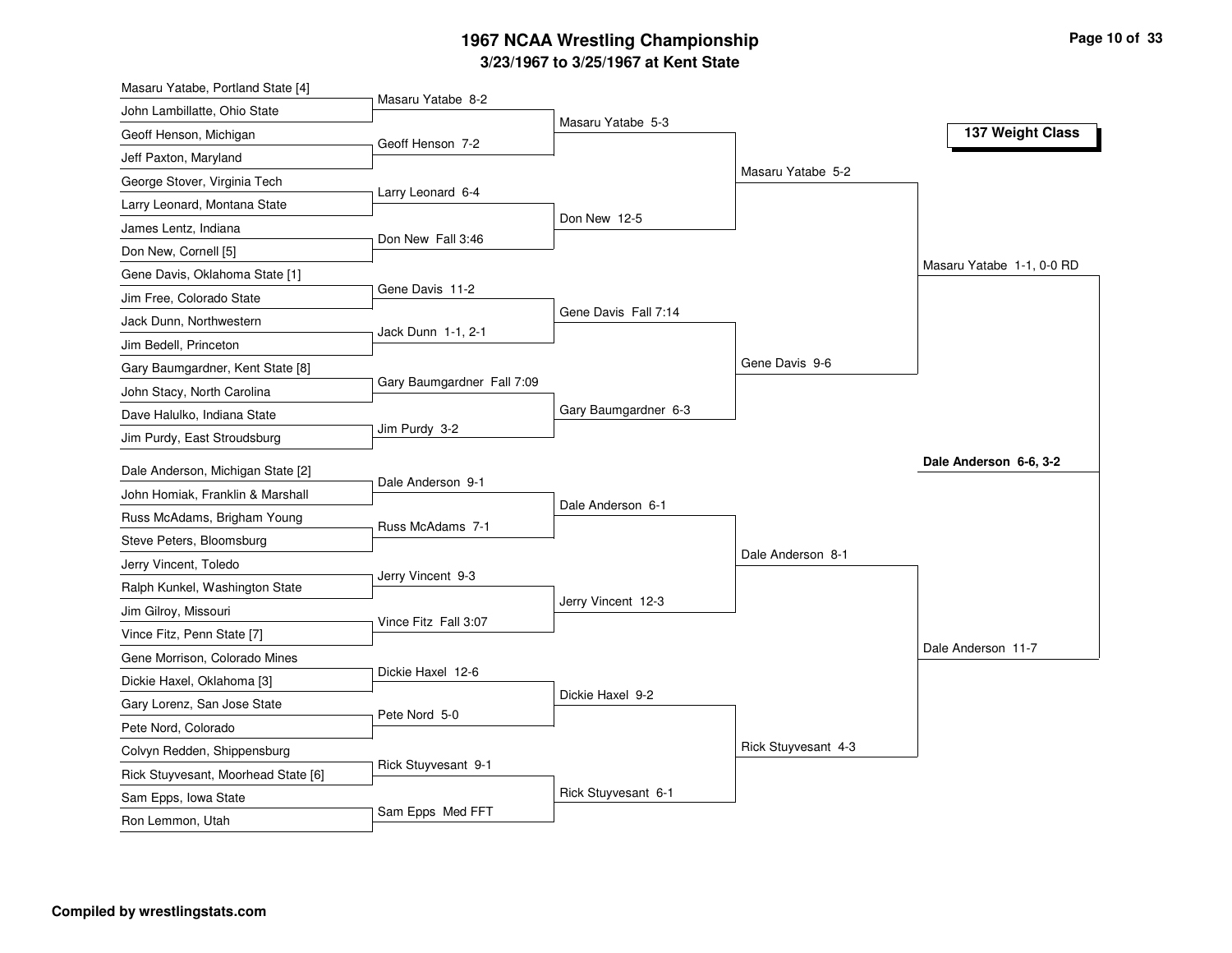# **3/23/1967 to 3/25/1967 at Kent State 1967 NCAA Wrestling Championship Page <sup>11</sup> of <sup>33</sup>**

|                             |                 |                                              | <b>137 Consolation Bracket</b> |  |
|-----------------------------|-----------------|----------------------------------------------|--------------------------------|--|
| Henson, Michigan            |                 |                                              |                                |  |
|                             | Henson 6-3      |                                              |                                |  |
|                             |                 |                                              |                                |  |
| Pfoor, SIU-Carbondale       |                 | New 8-3                                      | Davis 8-5                      |  |
|                             | New, Cornell    |                                              |                                |  |
|                             |                 | Davis, Oklahoma State                        |                                |  |
| Homiak, Franklin & Marshall |                 |                                              |                                |  |
|                             | McAdams 7-0     |                                              |                                |  |
| McAdams, Brigham Young      |                 | McAdams 6-4                                  |                                |  |
|                             | Vincent, Toledo |                                              | McAdams 7-3                    |  |
|                             |                 | Stuyvesant, Moorhead State                   |                                |  |
|                             |                 |                                              |                                |  |
|                             |                 | Third Place: Gene Davis, Oklahoma State 8-1  |                                |  |
|                             |                 | Fourth Place: Russ McAdams, Brigham Young    |                                |  |
|                             |                 | Fifth Place: Don New, Cornell 5-3            |                                |  |
|                             |                 | Sixth Place: Rick Stuyvesant, Moorhead State |                                |  |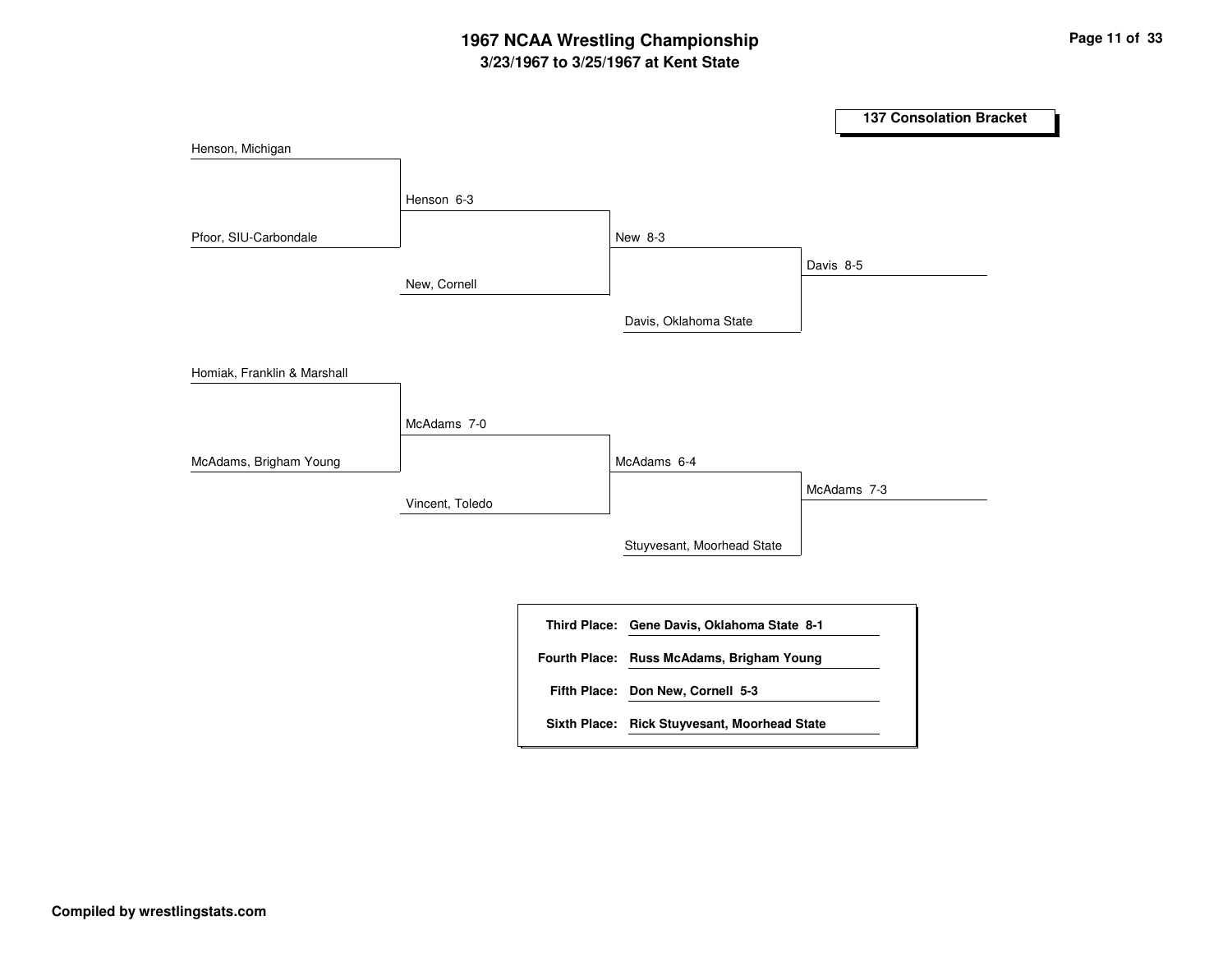#### **3/23/1967 to 3/25/1967 at Kent State 1967 NCAA Wrestling Championship Page <sup>12</sup> of <sup>33</sup>**

#### **Championship Pigtail Bouts for 137**

| Gene Davis - Oklahoma State              | Davis 19-2              |
|------------------------------------------|-------------------------|
| Tom McCann - Adams State                 |                         |
| Jim Purdy - East Stroudsburg             |                         |
| John End - Marquette                     | Purdy 8-3               |
| Masaru Yatabe - Portland State           |                         |
| Dave Pfoor - SIU-Carbondale              | Yatabe 16-3             |
| Dale Anderson - Michigan State           |                         |
| Mark Kishel - Lehigh                     | Anderson 16-4           |
| Ron Lemmon - Utah                        |                         |
| Bruce Shultz - Washington                | Lemmon 7-5              |
| <b>Consolation Pigtail Bouts for 137</b> |                         |
| Dave Pfoor - SIU-Carbondale              | $Pf$ or $F$ all $F$ $F$ |

|                                   | Pfoor Fall 5:52 |
|-----------------------------------|-----------------|
| John Lambillatte - Ohio State     |                 |
| John Homiak - Franklin & Marshall |                 |
|                                   | Homiak 7-4      |
| Mark Kishel - Lehigh              |                 |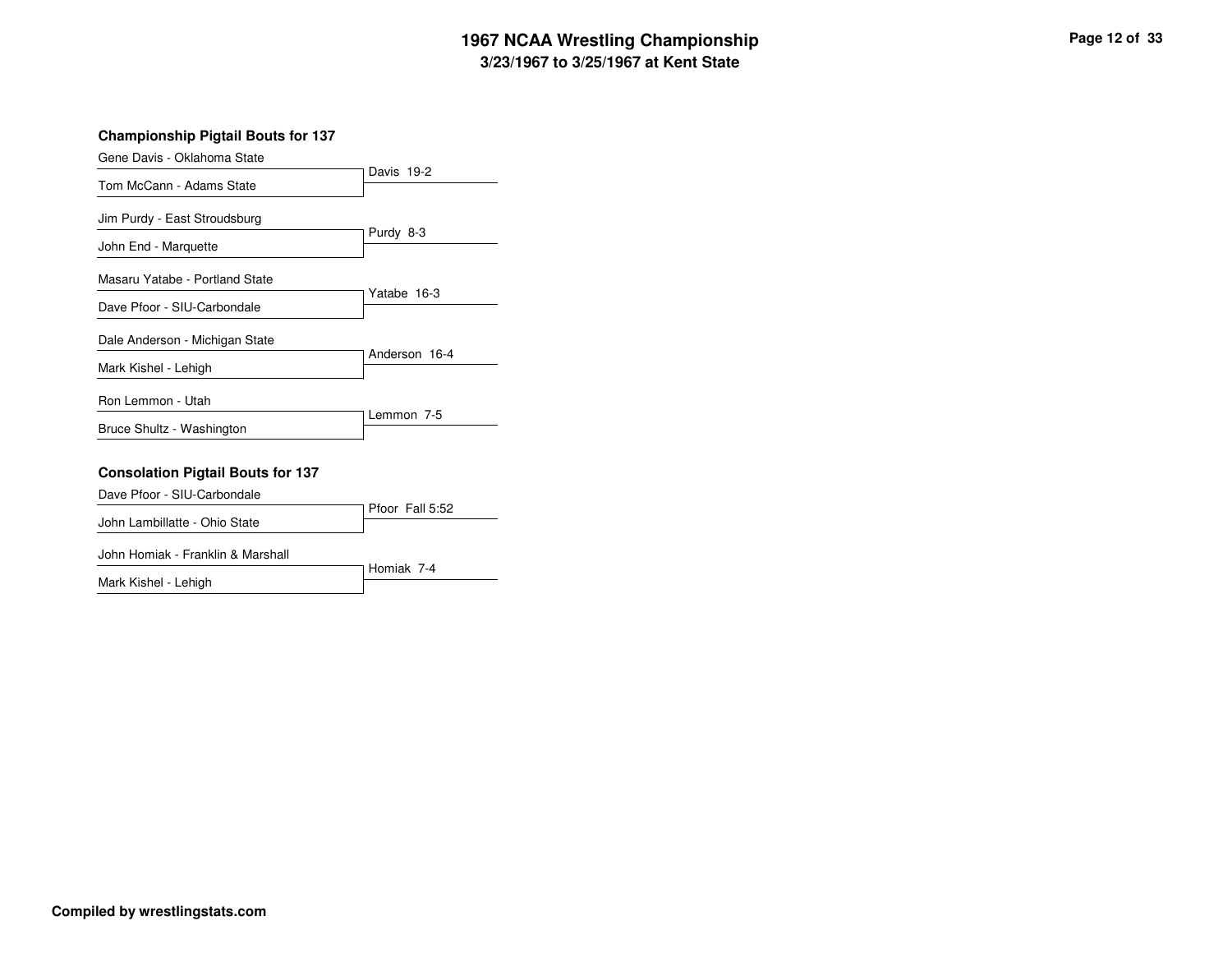## **3/23/1967 to 3/25/1967 at Kent State 1967 NCAA Wrestling Championship Page <sup>13</sup> of <sup>33</sup>**

| Jim Forler, Arizona State                                         |                           |                        |                         |                   |
|-------------------------------------------------------------------|---------------------------|------------------------|-------------------------|-------------------|
| Gobel Kline, Maryland                                             | Gobel Kline 4-0           |                        |                         |                   |
| Tom Griggy, Kent State                                            | Bob Wendell 7-1           | Bob Wendell 2-1        |                         | 145 Weight Class  |
| Bob Wendell, Minnesota State [4]                                  |                           |                        |                         |                   |
| Pete Vanderlofske, Navy [5]                                       |                           |                        | Pete Vanderlofske 8-7   |                   |
| Judd Humphreys, Brigham Young                                     | Pete Vanderlofske 6-3     |                        |                         |                   |
| Lonny Gallagher, Virginia Tech                                    |                           | Pete Vanderlofske 10-5 |                         |                   |
| Dan Mudd, Indiana                                                 | Lonny Gallagher 6-2       |                        |                         |                   |
| Dan Thomas, Kansas State                                          |                           |                        |                         | Mike Gluck 4-3    |
| Mike Fitzgerald, Moorhead State                                   | Mike Fitzgerald 4-2       |                        |                         |                   |
| Burt Merical, Michigan [8]                                        |                           | Burt Merical 5-1       |                         |                   |
| Gary Rushing, Arizona                                             | Burt Merical 9-4          |                        |                         |                   |
| Mike Gluck, Wisconsin                                             |                           |                        | Mike Gluck 4-4, 2-0     |                   |
| Jim Rogers, Oklahoma State [1]                                    | Mike Gluck 7-5            |                        |                         |                   |
| Gerry McDonald, East Stroudsburg                                  |                           | Mike Gluck 5-2         |                         |                   |
| Al Ferrari, Fairleigh Dickinson                                   | Gerry McDonald 7-5        |                        |                         |                   |
| Jim Moore, Washington                                             |                           |                        |                         | Don Henderson 8-1 |
| Elliott Tepper, Lehigh [7]                                        | Elliott Tepper 8-2        |                        |                         |                   |
| Phil Frey, Oregon State                                           |                           | Elliott Tepper 8-1     |                         |                   |
| Ron Grubbs, Missouri                                              | Phil Frey Fall 7:32       |                        |                         |                   |
| Dale Bahr, Iowa State [2]                                         |                           |                        | Dale Bahr 3-3, 3-0      |                   |
|                                                                   | Dale Bahr Fall 5:33       |                        |                         |                   |
| Gerry Burkhart, Indiana State<br>Freeman Garrison, Portland State |                           | Dale Bahr 6-0          |                         |                   |
|                                                                   | Freeman Garrison DFT 1:49 |                        |                         |                   |
| Julian Prosser, Davidson                                          |                           |                        |                         | Don Henderson 6-2 |
| Dale Carr, Michigan State [3]                                     | Dale Carr 3-2             |                        |                         |                   |
| Ismail Al-Karaghouli, Oklahoma                                    |                           | Dale Carr 15-3         |                         |                   |
| James Pond, Georgia Tech                                          | Dale Kujath 4-4, 2-1      |                        |                         |                   |
| Dale Kujath, Wyoming                                              |                           |                        | Don Henderson Fall 4:54 |                   |
| Larry McArthur, Colorado                                          | Larry McArthur 3-0        |                        |                         |                   |
| Harlan Hankins, Colorado State                                    |                           | Don Henderson 12-1     |                         |                   |
| Don Henderson, Air Force [6]                                      | Don Henderson 3-2         |                        |                         |                   |
| Ed Steers, Citadel                                                |                           |                        |                         |                   |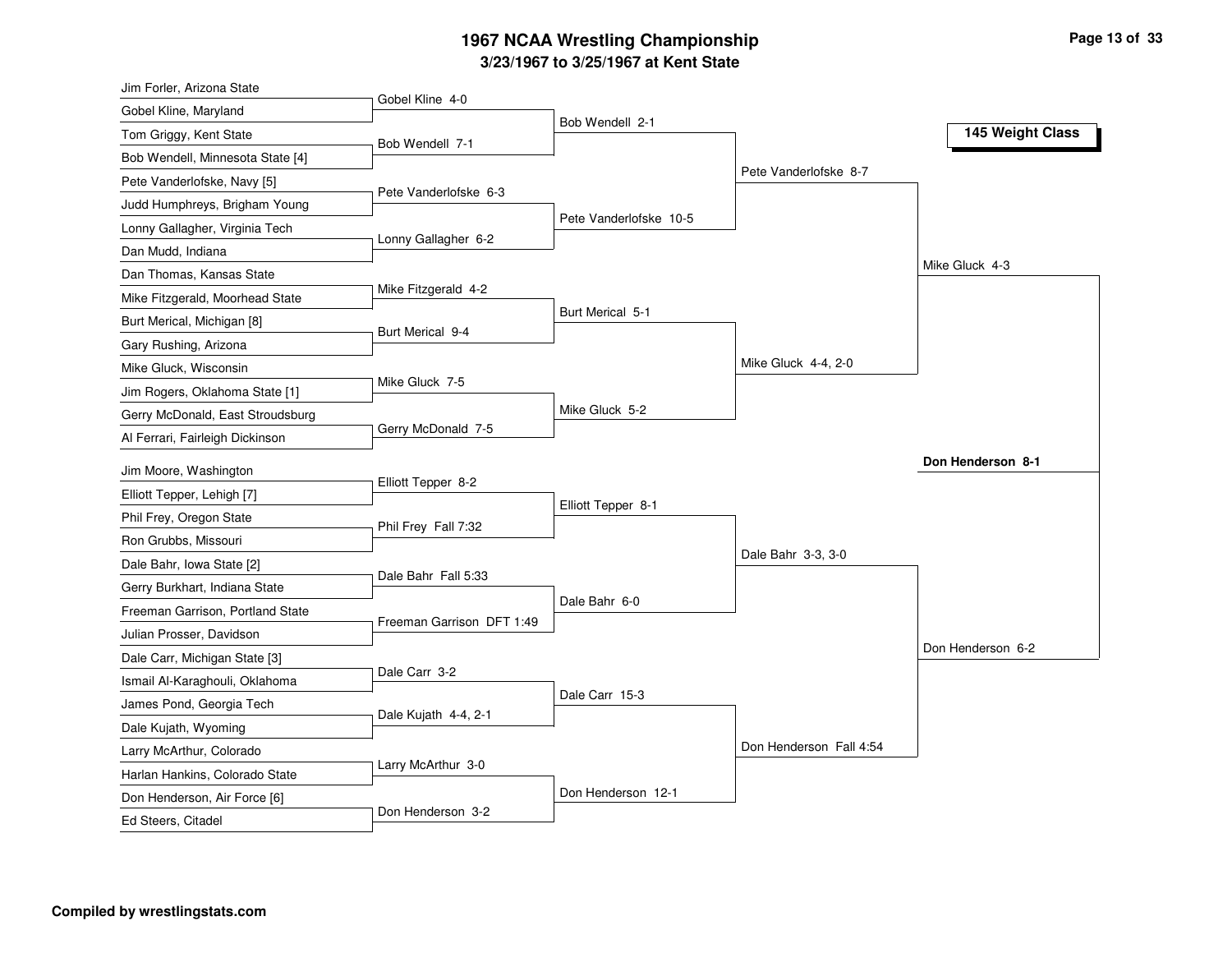## **3/23/1967 to 3/25/1967 at Kent State 1967 NCAA Wrestling Championship Page <sup>14</sup> of <sup>33</sup>**

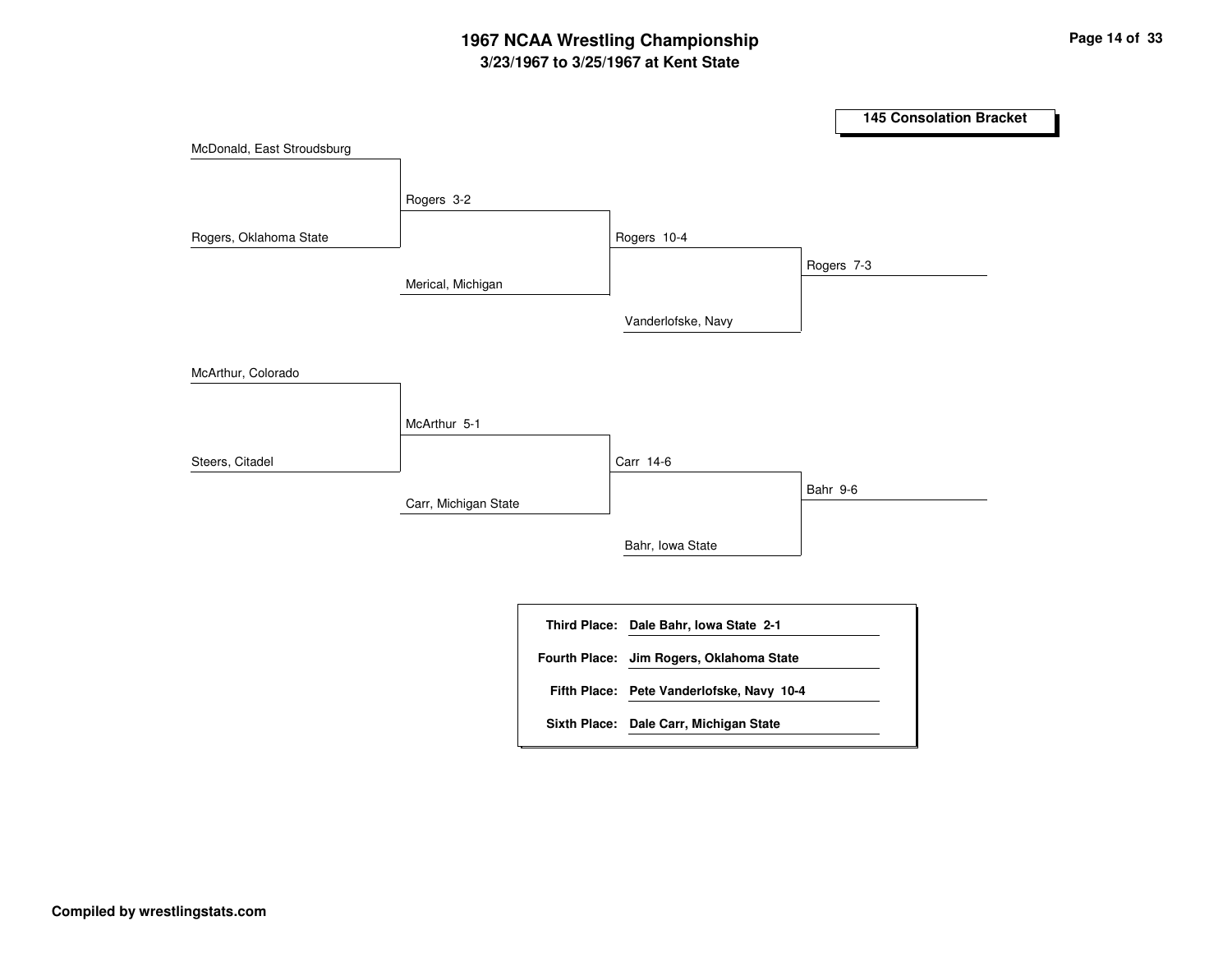#### **3/23/1967 to 3/25/1967 at Kent State 1967 NCAA Wrestling Championship Page <sup>15</sup> of <sup>33</sup>**

#### **Championship Pigtail Bouts for 145**

Al Ferrari - Fairleigh Dickinson

Ferrari 8-1 Joe Scalzo - Toledo Jim Moore - Washington

Moore 3-2 Mike Couch - North Carolina State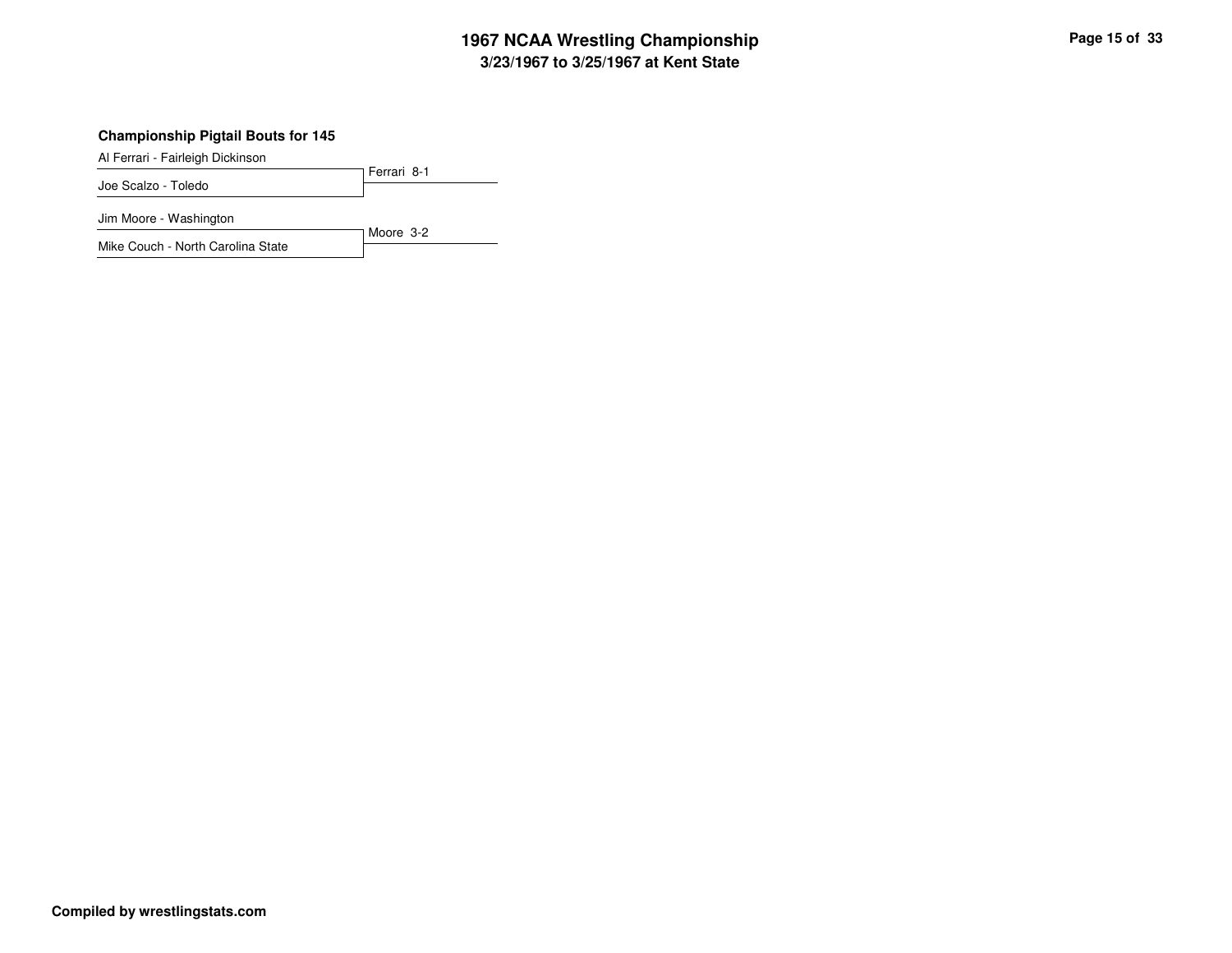## **3/23/1967 to 3/25/1967 at Kent State 1967 NCAA Wrestling Championship Page <sup>16</sup> of <sup>33</sup>**

| Rudy Dotlich, Indiana State                    |                            |                              |                        |                      |
|------------------------------------------------|----------------------------|------------------------------|------------------------|----------------------|
| Don Hall, Arizona                              | Don Hall 9-3               |                              |                        |                      |
| Reg Wicks, Iowa State [4]                      | Russ Schneider 4-3         | Russ Schneider 13-5          |                        | 152 Weight Class     |
| Russ Schneider, Northwestern                   |                            |                              |                        |                      |
| Len Reel, Indiana                              |                            |                              | Len Borchers Fall 4:52 |                      |
| Mike Thrower, Air Force                        | Mike Thrower 5-4           |                              |                        |                      |
| Dave Campbell, Michigan State                  |                            | Len Borchers 7-4             |                        |                      |
| Len Borchers, Stanford [5]                     | Len Borchers 6-4           |                              |                        |                      |
| Phil McCartney, Toledo                         |                            |                              |                        | Wayne Wells 10-6     |
| Rick Thompson, Missouri                        | Phil McCartney 7-0         |                              |                        |                      |
| Bob Abraham, Penn State                        |                            | Wayne Wells 17-3             |                        |                      |
| Wayne Wells, Oklahoma [1]                      | Wayne Wells Fall 4:42      |                              |                        |                      |
| Dan Thurlow, Colorado State [8]                |                            |                              | Wayne Wells Fall 3:07  |                      |
| Roger Whitesel, Shippensburg                   | Dan Thurlow 11-3           |                              |                        |                      |
| Joe Krisko, Bowling Green                      |                            | Joe Gerst 1-1, 8-3           |                        |                      |
| Joe Gerst, Bloomsburg                          | Joe Gerst 5-1              |                              |                        |                      |
| Clarence Seal, Portland State [7]              |                            |                              |                        | Jim Kamman 6-5       |
| Jack Klingaman, Lock Haven                     | Clarence Seal 5-0          |                              |                        |                      |
| Jim Soulek, Minnesota State                    |                            | Clarence Seal 2-0            |                        |                      |
| John Burt, Ohio State                          | Jim Soulek 4-3             |                              |                        |                      |
| Glenn Amsbaugh, Lehigh                         |                            |                              | Jim Kamman 7-1         |                      |
| John Sustersic, Miami Ohio                     | John Sustersic 5-4         |                              |                        |                      |
|                                                |                            | Jim Kamman 3-0               |                        |                      |
| Jim Kamman, Michigan [2]                       | Jim Kamman Fall 5:41       |                              |                        |                      |
| Pete Serafine, RIT<br>Bill Brown, Kansas State |                            |                              |                        | Jim Kamman Fall 5:46 |
| Dick Mies, Navy [3]                            | Dick Mies 16-7             |                              |                        |                      |
| <b>Bill Bonus, Kent State</b>                  |                            | James Tanniehill 4-4, 1-1 RD |                        |                      |
| James Tanniehill, Winona State                 | James Tanniehill Fall 5:24 |                              |                        |                      |
| Jim Clair, Franklin & Marshall                 |                            |                              | James Tanniehill 3-2   |                      |
|                                                | Howard Hall Fall 4:23      |                              |                        |                      |
| Howard Hall, Brigham Young                     |                            | Ron Ankeny 9-3               |                        |                      |
| Conrad Metcalf, Colorado                       | Ron Ankeny 3-3, 2-0        |                              |                        |                      |
| Ron Ankeny, Minnesota [6]                      |                            |                              |                        |                      |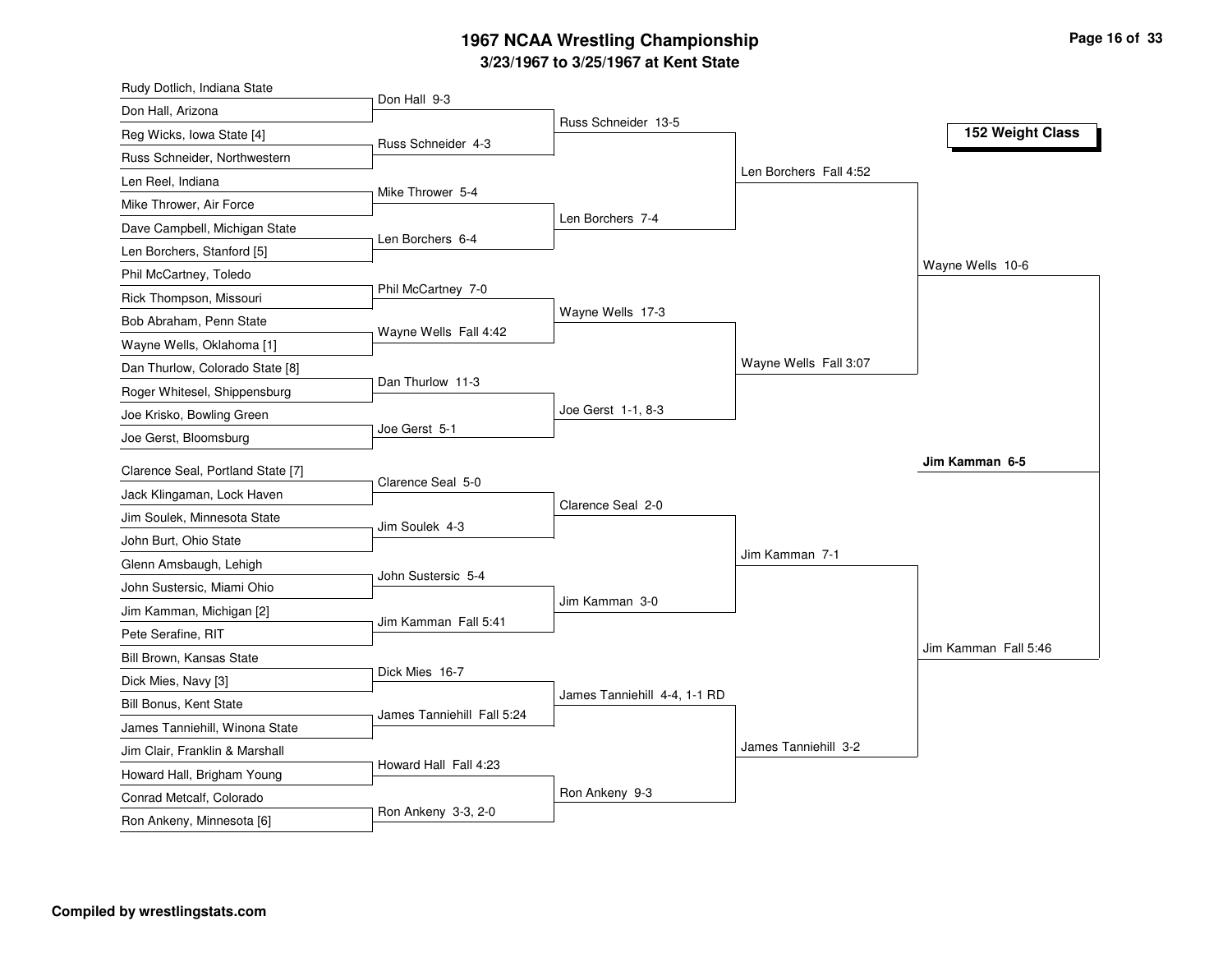# **3/23/1967 to 3/25/1967 at Kent State 1967 NCAA Wrestling Championship Page <sup>17</sup> of <sup>33</sup>**

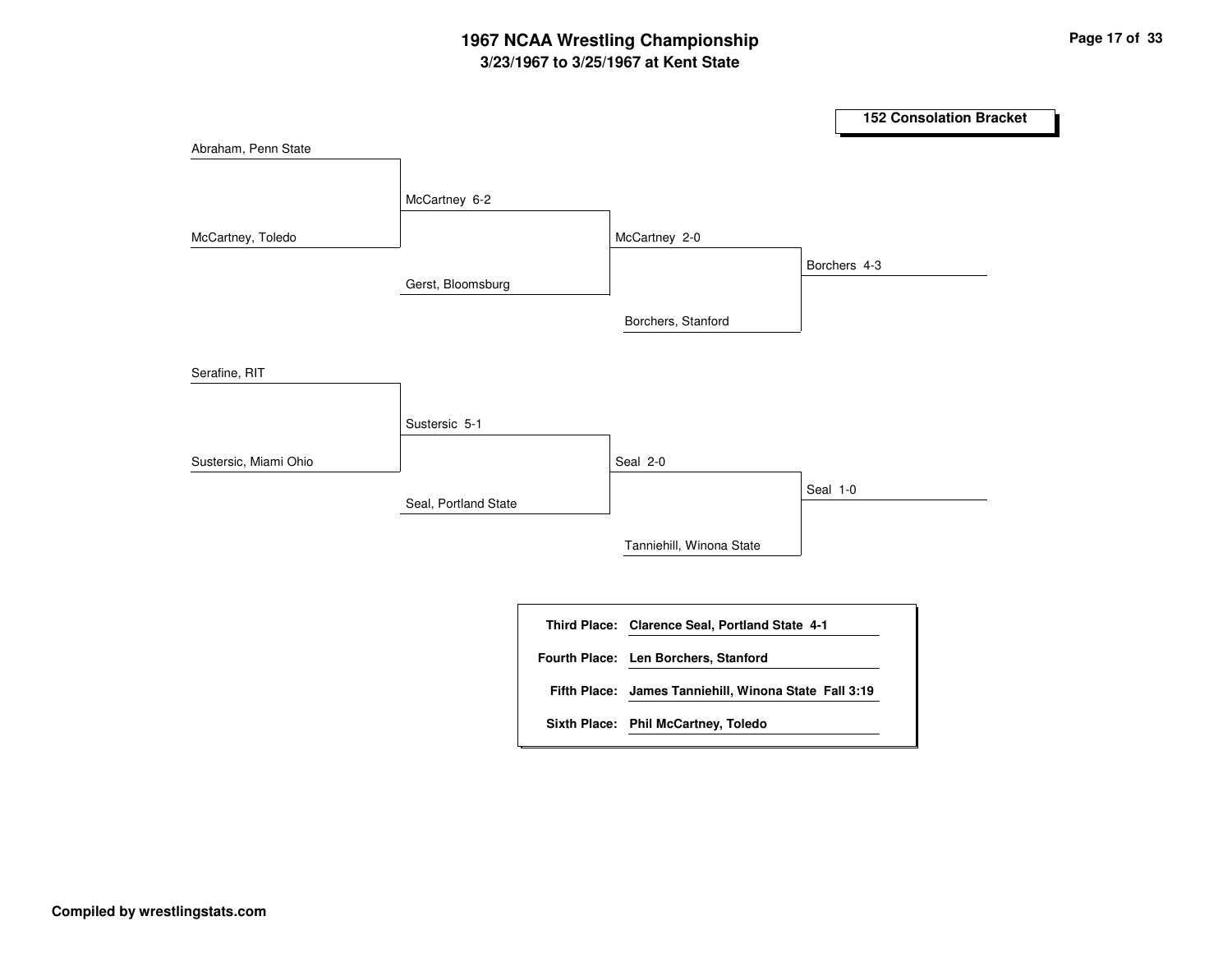## **3/23/1967 to 3/25/1967 at Kent State 1967 NCAA Wrestling Championship Page <sup>18</sup> of <sup>33</sup>**

#### **Championship Pigtail Bouts for 152**

Joe Gerst - Bloomsburg

J. Robinson - Oklahoma State

Gerst 11-8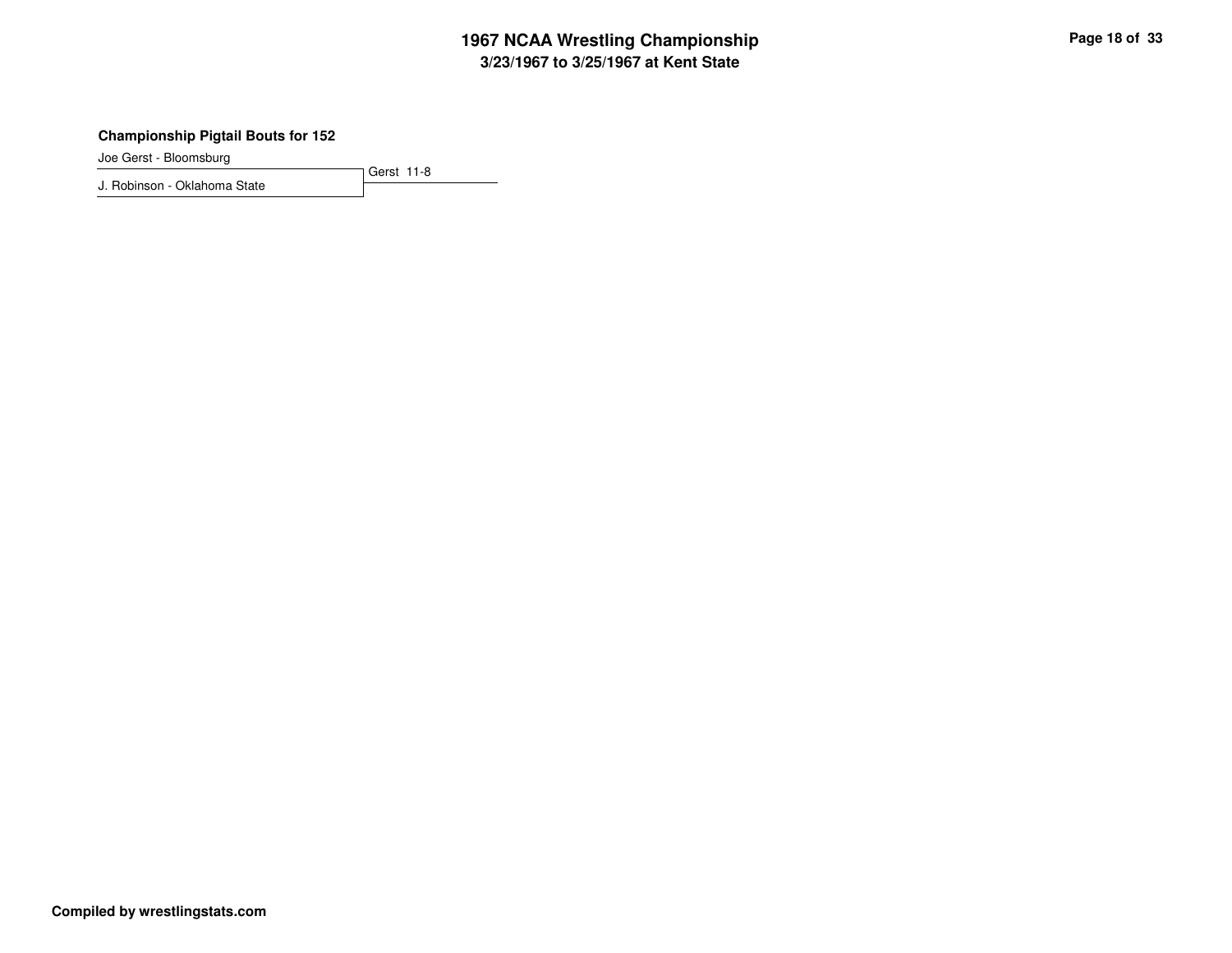## **3/23/1967 to 3/25/1967 at Kent State 1967 NCAA Wrestling Championship Page <sup>19</sup> of <sup>33</sup>**

| Phillip Buerk, Marquette             |                          |                     |                  |                   |
|--------------------------------------|--------------------------|---------------------|------------------|-------------------|
| Don Morrison, Colorado Mines [4]     | Don Morrison 5-2         |                     |                  |                   |
| Dave Grady, Bloomsburg               | Dick Heinzelman 10-2     | Dick Heinzelman 5-2 |                  | 160 Weight Class  |
| Dick Heinzelman, Wisconsin           |                          |                     |                  |                   |
| Lee Ehrler, UCLA [5]                 |                          |                     | Lee Ehrler 12-4  |                   |
| George Hicks, North Carolina State   | Lee Ehrler 10-2          |                     |                  |                   |
| Fred Buechel, Seton Hall             |                          | Lee Ehrler 11-2     |                  |                   |
| Mike Maas, Minnesota                 | Fred Buechel 11-2        |                     |                  |                   |
| John Kent, Navy                      |                          |                     |                  | Vic Marcucci 10-8 |
| Jim Hodge, Washington                | John Kent 8-2            |                     |                  |                   |
| Gregg Doty, Western Michigan         |                          | Vic Marcucci 7-0    |                  |                   |
| Vic Marcucci, Iowa State [1]         | Vic Marcucci 7-0         |                     |                  |                   |
| Jim Quinn, Oregon State              |                          |                     | Vic Marcucci 3-0 |                   |
| Jim Alexander, Northern Colorado     | Jim Alexander 4-4, 0-0   |                     |                  |                   |
| Jim Blacksmith, Lock Haven           |                          | Jon Rushatz 7-5     |                  |                   |
| Jon Rushatz, Lehigh [8]              | Jon Rushatz 6-3          |                     |                  |                   |
| Chet Dalgewicz, East Stroudsburg [2] |                          |                     |                  | Vic Marcucci 2-1  |
| Cleo McGlory, Oklahoma               | Cleo McGlory 9-5         |                     |                  |                   |
| Kurt Kuppinger, Syracuse             |                          | Cleo McGlory 3-1    |                  |                   |
| Robert Graff, Drake                  | Kurt Kuppinger Fall 4:17 |                     |                  |                   |
| Otto Zeman, Northwestern             |                          |                     | Cleo McGlory 3-1 |                   |
| Leon Mickelson, Wyoming              | Leon Mickelson 4-3       |                     |                  |                   |
| Paul Sammis, Miami Ohio              |                          | Fred Stehman 3-2    |                  |                   |
| Fred Stehman, Michigan [7]           | Fred Stehman Fall 7:59   |                     |                  |                   |
| Tom Cahal, Ohio University           |                          |                     |                  | Cleo McGlory 3-1  |
| Curtis Sexton, Illinois State        | Curtis Sexton 8-3        |                     |                  |                   |
| Jerry Stone, Oklahoma State [3]      |                          | Jerry Stone 7-2     |                  |                   |
| Steve Epperson, Brigham Young        | Jerry Stone 9-1          |                     |                  |                   |
| Dan Ternes, Bowling Green            |                          |                     | Jerry Stone 8-2  |                   |
| Gene Denisar, Indiana                | Gene Denisar 4-0         |                     |                  |                   |
| Rod Ott, Michigan State              |                          | Joe Wiendl DFT      |                  |                   |
|                                      | Joe Wiendl 3-2           |                     |                  |                   |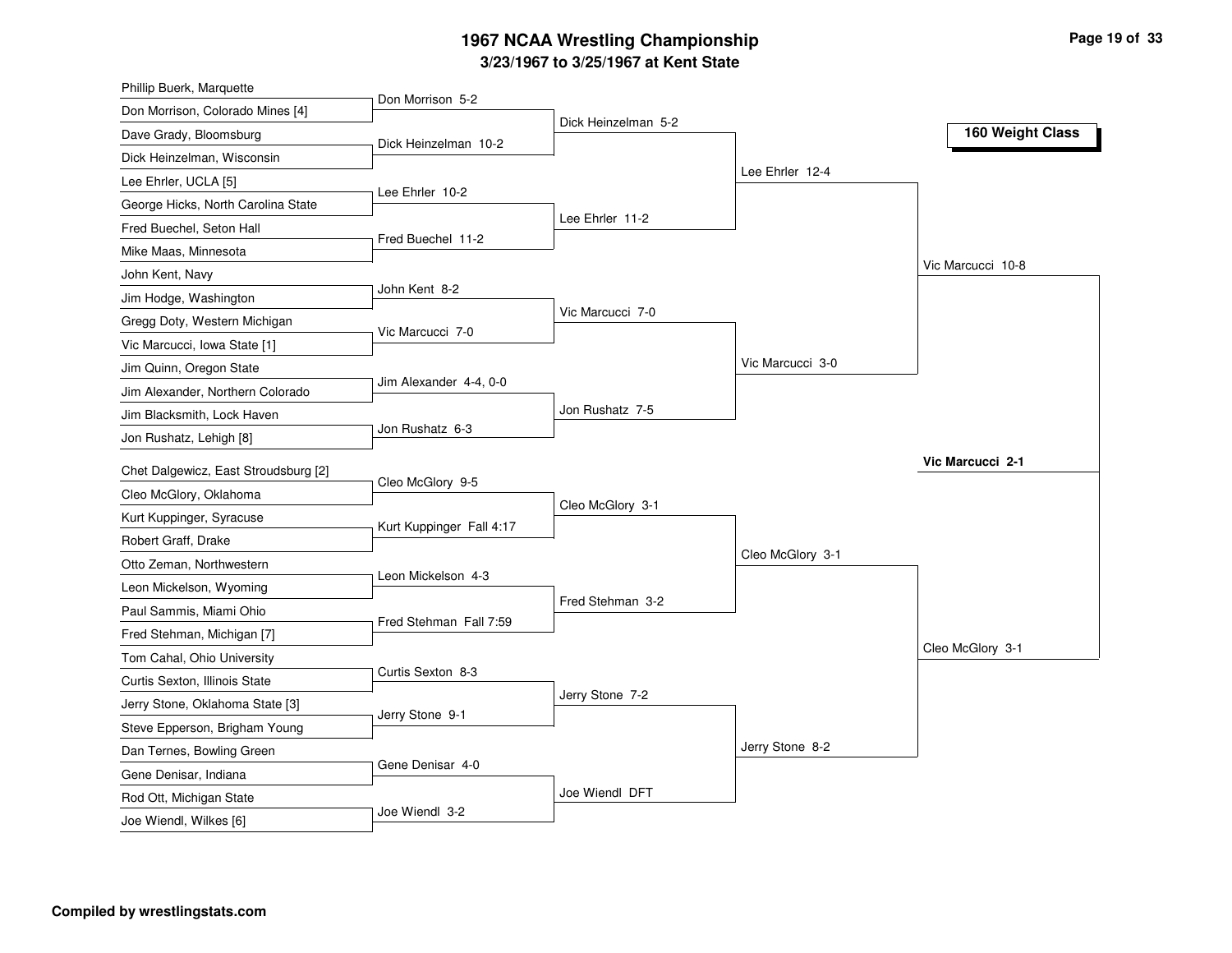# **3/23/1967 to 3/25/1967 at Kent State 1967 NCAA Wrestling Championship Page <sup>20</sup> of <sup>33</sup>**

|                             |                   |                                                                           |            | <b>160 Consolation Bracket</b> |
|-----------------------------|-------------------|---------------------------------------------------------------------------|------------|--------------------------------|
| Doty, Western Michigan      |                   |                                                                           |            |                                |
|                             | Kent 3-1          |                                                                           |            |                                |
| Kent, Navy                  |                   | Kent 4-1                                                                  |            |                                |
|                             | Rushatz, Lehigh   |                                                                           | Ehrler 4-0 |                                |
|                             |                   | Ehrler, UCLA                                                              |            |                                |
| Dalgewicz, East Stroudsburg |                   |                                                                           |            |                                |
|                             | Kuppinger 5-4     |                                                                           |            |                                |
| Kuppinger, Syracuse         |                   | Stehman 9-8                                                               |            |                                |
|                             | Stehman, Michigan |                                                                           |            | Stehman 2-0                    |
|                             |                   | Stone, Oklahoma State                                                     |            |                                |
|                             |                   |                                                                           |            |                                |
|                             |                   | Third Place: Lee Ehrler, UCLA 8-6<br>Fourth Place: Fred Stehman, Michigan |            |                                |
|                             |                   | Fifth Place: John Kent, Navy 2-1                                          |            |                                |
|                             |                   | Sixth Place: Jerry Stone, Oklahoma State                                  |            |                                |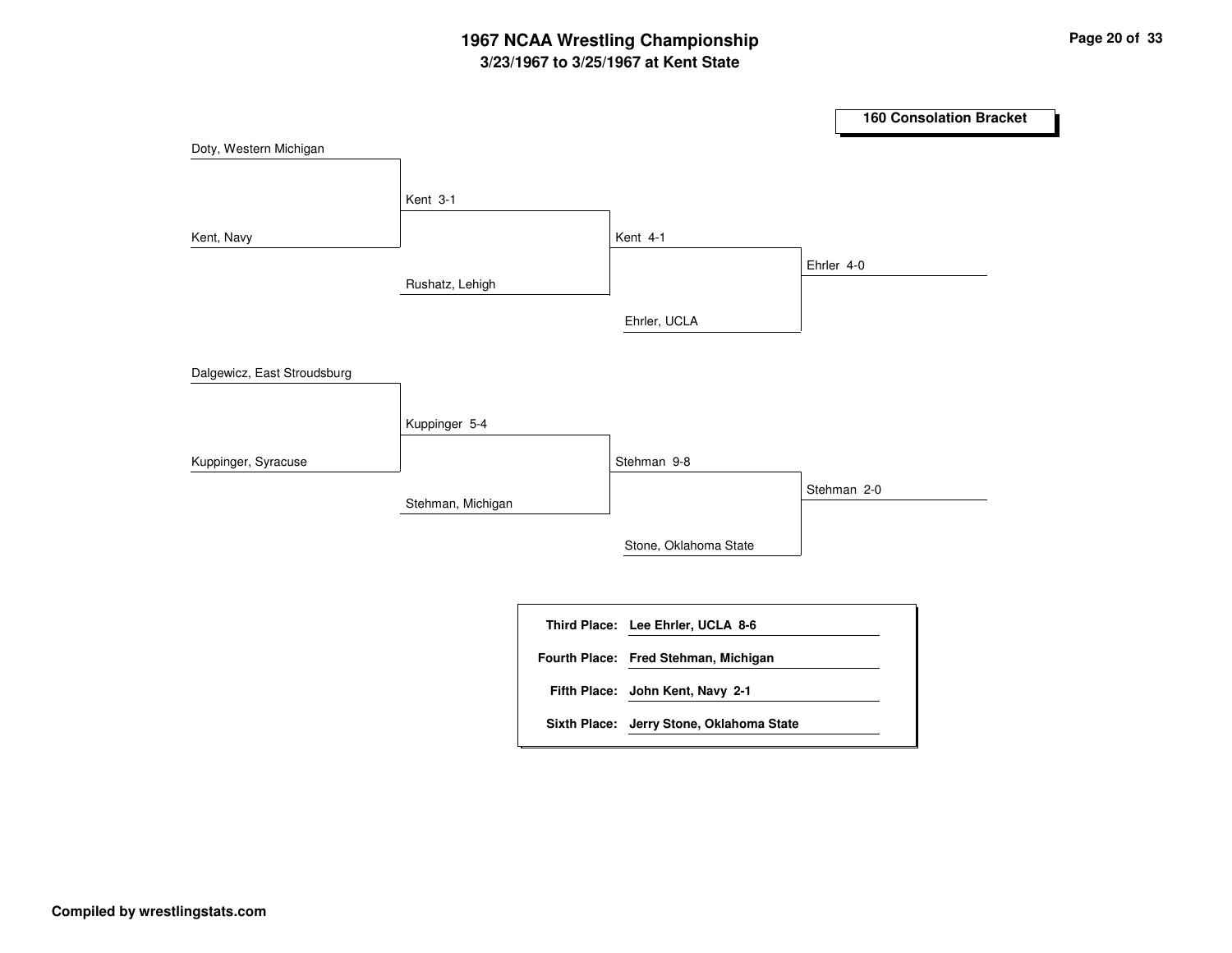#### **3/23/1967 to 3/25/1967 at Kent State 1967 NCAA Wrestling Championship Page <sup>21</sup> of <sup>33</sup>**

**Championship Pigtail Bouts for 160**

Buerk 9-2 Phillip Buerk - Marquette Terry O'Hair - Davidson Rushatz Fall 5:38 Jon Rushatz - Lehigh Gary Jensen - Utah Dalgewicz 1-1, 6-1 Chet Dalgewicz - East Stroudsburg Ray Wicks - Winona State Wiendl 5-3 Joe Wiendl - Wilkes David Cooper - Georgia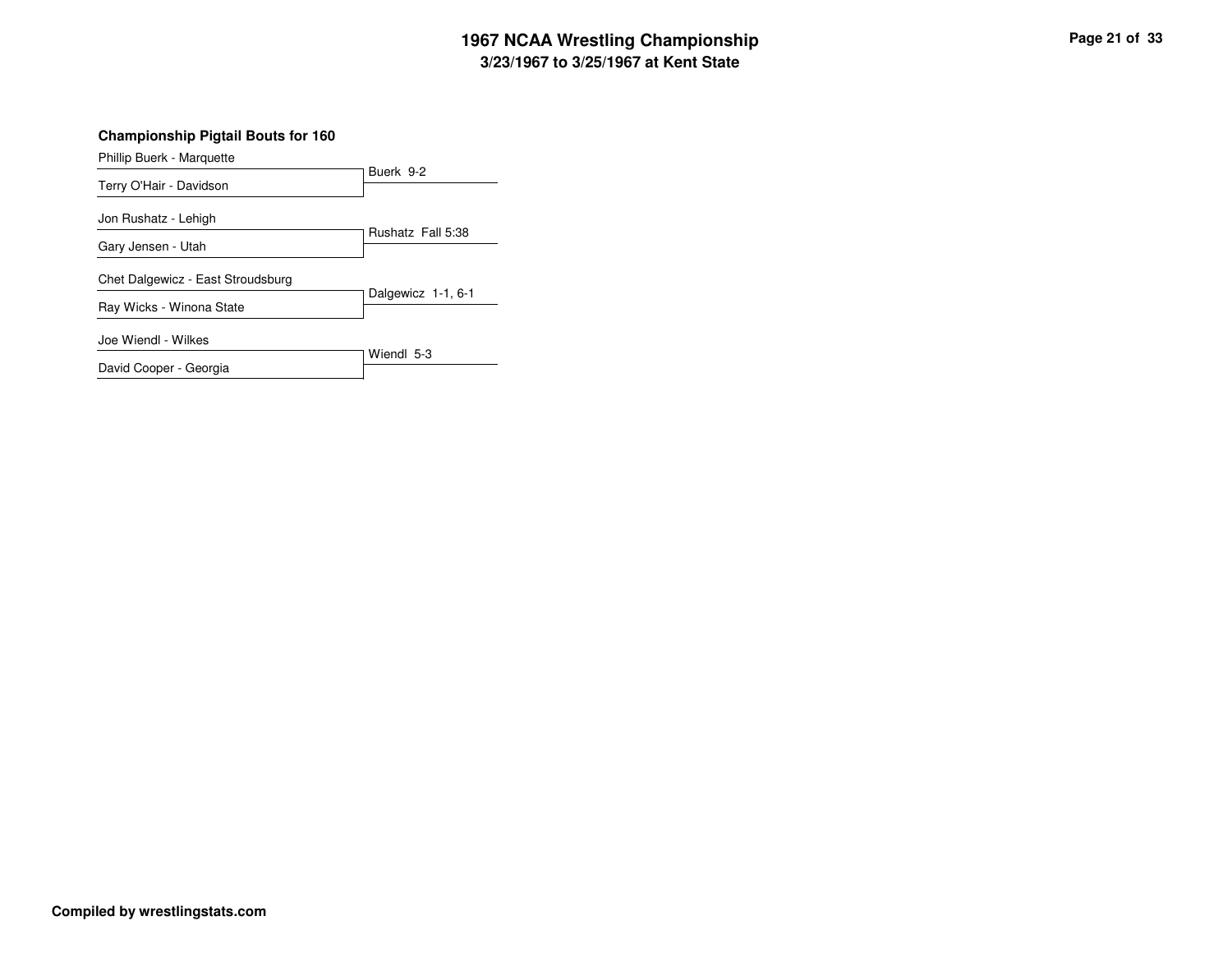#### **3/23/1967 to 3/25/1967 at Kent State 1967 NCAA Wrestling Championship Page <sup>22</sup> of <sup>33</sup>**

| Jeff Smith, Oregon State [4]                               |                         |                        |                        |                         |
|------------------------------------------------------------|-------------------------|------------------------|------------------------|-------------------------|
| John Dinger, Army                                          | Jeff Smith 5-0          |                        |                        |                         |
| Don Apodoca, Adams State                                   | Don Apodoca Fall 4:27   | Jeff Smith 7-6         |                        | 167 Weight Class        |
| Joe Domko, SIU-Carbondale [5]                              |                         |                        |                        |                         |
| Ben Barends, Nebraska                                      |                         |                        | Jeff Smith 12-6        |                         |
| John Smith, Lock Haven                                     | John Smith 8-3          |                        |                        |                         |
| Steve Godlewski, Georgia                                   |                         | Rich Ruben 7-6         |                        |                         |
| Rich Ruben, Northwestern                                   | Rich Ruben 11-5         |                        |                        |                         |
| Bob Drebenstedt, Oklahoma State                            |                         |                        |                        | George Radman Fall 4:06 |
| Rick Martin, Ohio University                               | Rick Martin 8-7         |                        |                        |                         |
| Paul Padlak, Harvard                                       |                         | George Radman 13-2     |                        |                         |
| George Radman, Michigan State [1]                          | George Radman 9-4       |                        |                        |                         |
| Tom McEwan, Yale                                           |                         |                        | George Radman 10-4     |                         |
| Andy Thompson, Indiana                                     | Tom McEwan 6-3          |                        |                        |                         |
| Keith Trecker, Iowa State                                  |                         | Don Miller 8-7         |                        |                         |
| Don Miller, Wyoming [8]                                    | Don Miller Fall 3:53    |                        |                        |                         |
| Bob Hartenstine, Lehigh                                    |                         |                        |                        | George Radman 17-8      |
| Bill Elder, East Stroudsburg                               | Bill Elder 8-3          |                        |                        |                         |
| Pete Cornell, Michigan [7]                                 |                         | Pete Cornell Fall 7:46 |                        |                         |
| Bob Karch, Maryland                                        | Pete Cornell 5-2        |                        |                        |                         |
| Jim Schindhelm, Marquette                                  |                         |                        | Pete Cornell Fall 0:29 |                         |
|                                                            | Jim Schindhelm 5-0      |                        |                        |                         |
| George Ross, Bowling Green                                 |                         | Dave Reinbolt 8-5      |                        |                         |
| Dave Reinbolt, Ohio State [2]                              | Dave Reinbolt Fall 1:49 |                        |                        |                         |
| Frank Kocian, Air Force                                    |                         |                        |                        | Mike Gallego Fall 3:36  |
| Mike Gallego, Fresno State [6]<br>Bill Beacham, Miami Ohio | Mike Gallego 8-1        |                        |                        |                         |
|                                                            |                         | Mike Gallego 7-1       |                        |                         |
| Dick Cook, Wilkes                                          | Fred Fairbanks 8-1      |                        |                        |                         |
| Fred Fairbanks, Washington State [9]                       |                         |                        | Mike Gallego Fall 3:03 |                         |
| Bob McDaniel, Oklahoma                                     | Jerry Seaman 9-4        |                        |                        |                         |
| Jerry Seaman, Penn State [3]                               |                         | Bill Byers 10-4        |                        |                         |
| Sam Mitchell, Princeton                                    | Bill Byers 15-7         |                        |                        |                         |
| Bill Byers, Northern Colorado [10]                         |                         |                        |                        |                         |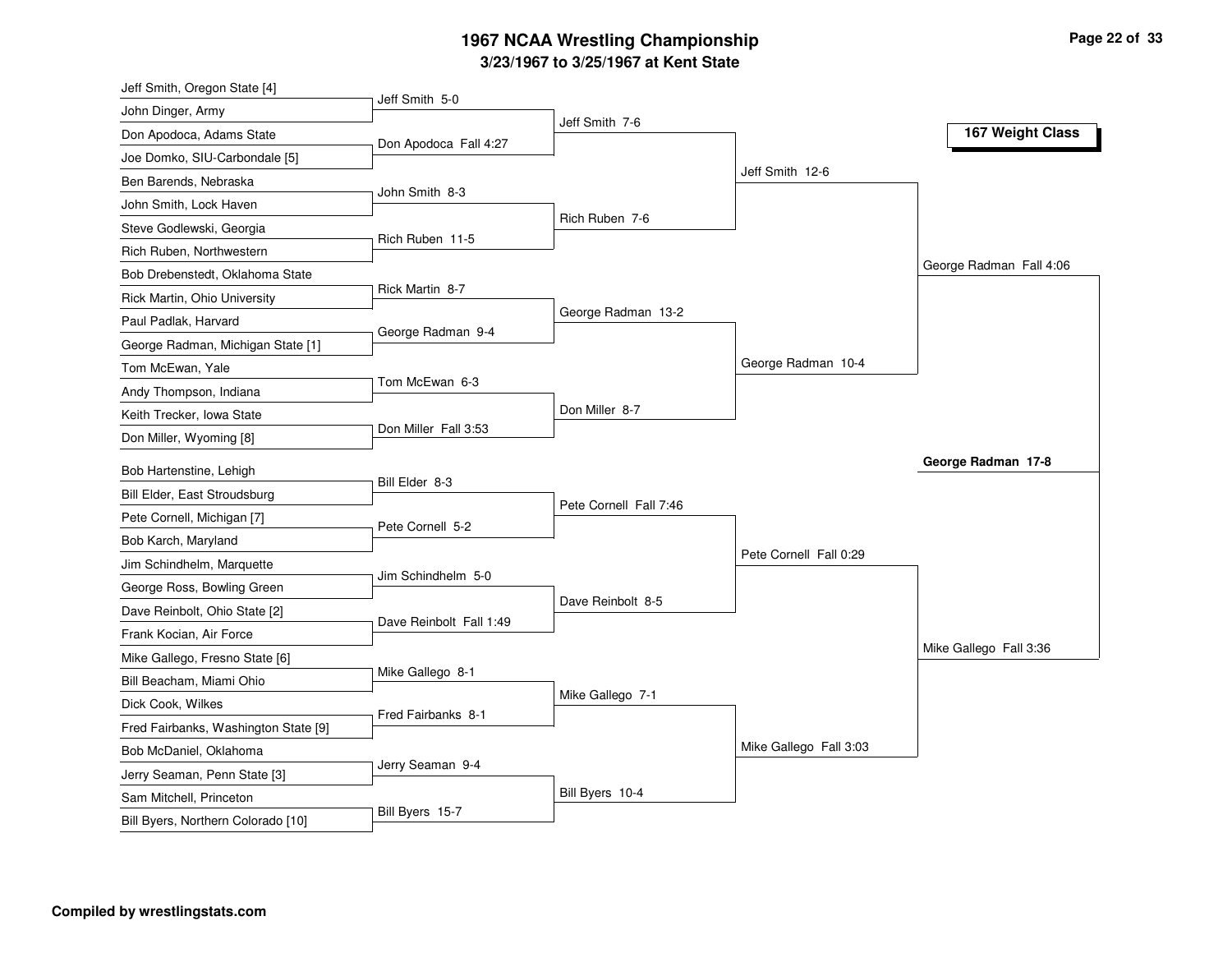# **3/23/1967 to 3/25/1967 at Kent State 1967 NCAA Wrestling Championship Page <sup>23</sup> of <sup>33</sup>**

|                             |                          |                                                         |             | <b>167 Consolation Bracket</b> |
|-----------------------------|--------------------------|---------------------------------------------------------|-------------|--------------------------------|
| Padlak, Harvard             |                          |                                                         |             |                                |
|                             | Martin 1-1, 1-1 RD       |                                                         |             |                                |
| Martin, Ohio University     |                          | Miller 4-1                                              |             |                                |
|                             | Miller, Wyoming          |                                                         | Smith 4-2   |                                |
|                             |                          | Smith, Oregon State                                     |             |                                |
| Fairbanks, Washington State |                          |                                                         |             |                                |
|                             | Fairbanks 6-3            |                                                         |             |                                |
| Beacham, Miami Ohio         |                          | Fairbanks 12-4                                          |             |                                |
|                             | Byers, Northern Colorado |                                                         | Cornell 2-0 |                                |
|                             |                          | Cornell, Michigan                                       |             |                                |
|                             |                          | Third Place: Pete Cornell, Michigan 11-1                |             |                                |
|                             |                          | Fourth Place: Jeff Smith, Oregon State                  |             |                                |
|                             |                          | Fifth Place: Fred Fairbanks, Washington State Fall 3:31 |             |                                |
|                             |                          | Sixth Place: Don Miller, Wyoming                        |             |                                |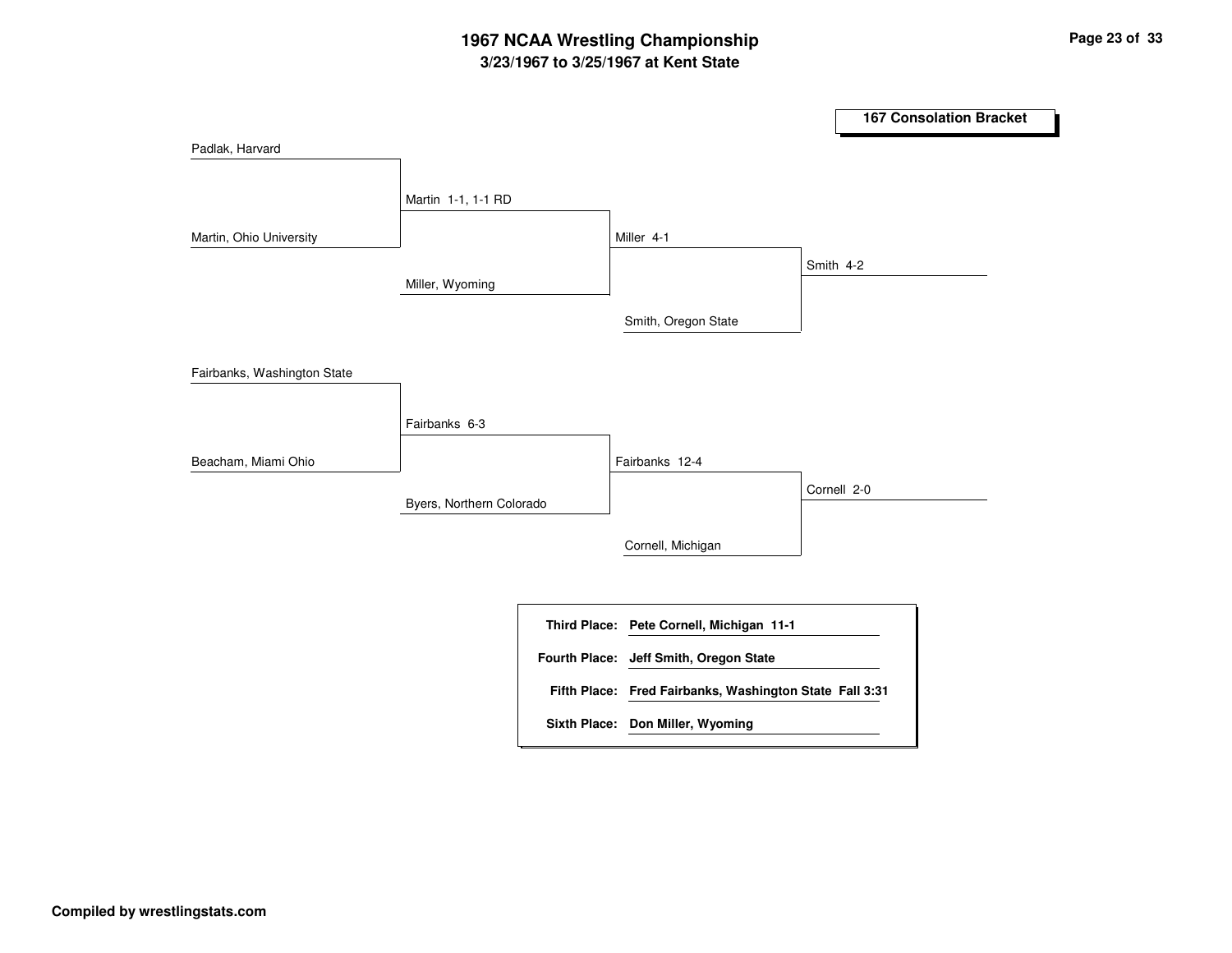#### **3/23/1967 to 3/25/1967 at Kent State 1967 NCAA Wrestling Championship Page <sup>24</sup> of <sup>33</sup>**

**Championship Pigtail Bouts for 167**

| Frank Kocian - Air Force                              |                  |
|-------------------------------------------------------|------------------|
| Kerry Keith - Davidson                                | Kocian 6-2       |
| Bob Hartenstine - Lehigh<br>Joe Lyman - Brigham Young | Hartenstine 8-2  |
| Bill Byers - Northern Colorado                        | Byers 13-3       |
| Bruce Leonard - Franklin & Marshall                   |                  |
| Don Miller - Wyoming                                  | Miller Fall 5:39 |
| Jerry Parker - Wesleyan                               |                  |
| Jeff Smith - Oregon State                             |                  |
| John McNitt - South Dakota State                      | Smith 11-4       |
| Bob Drebenstedt - Oklahoma State                      |                  |
| Bob Ahrens - Navy                                     | Drebenstedt 3-0  |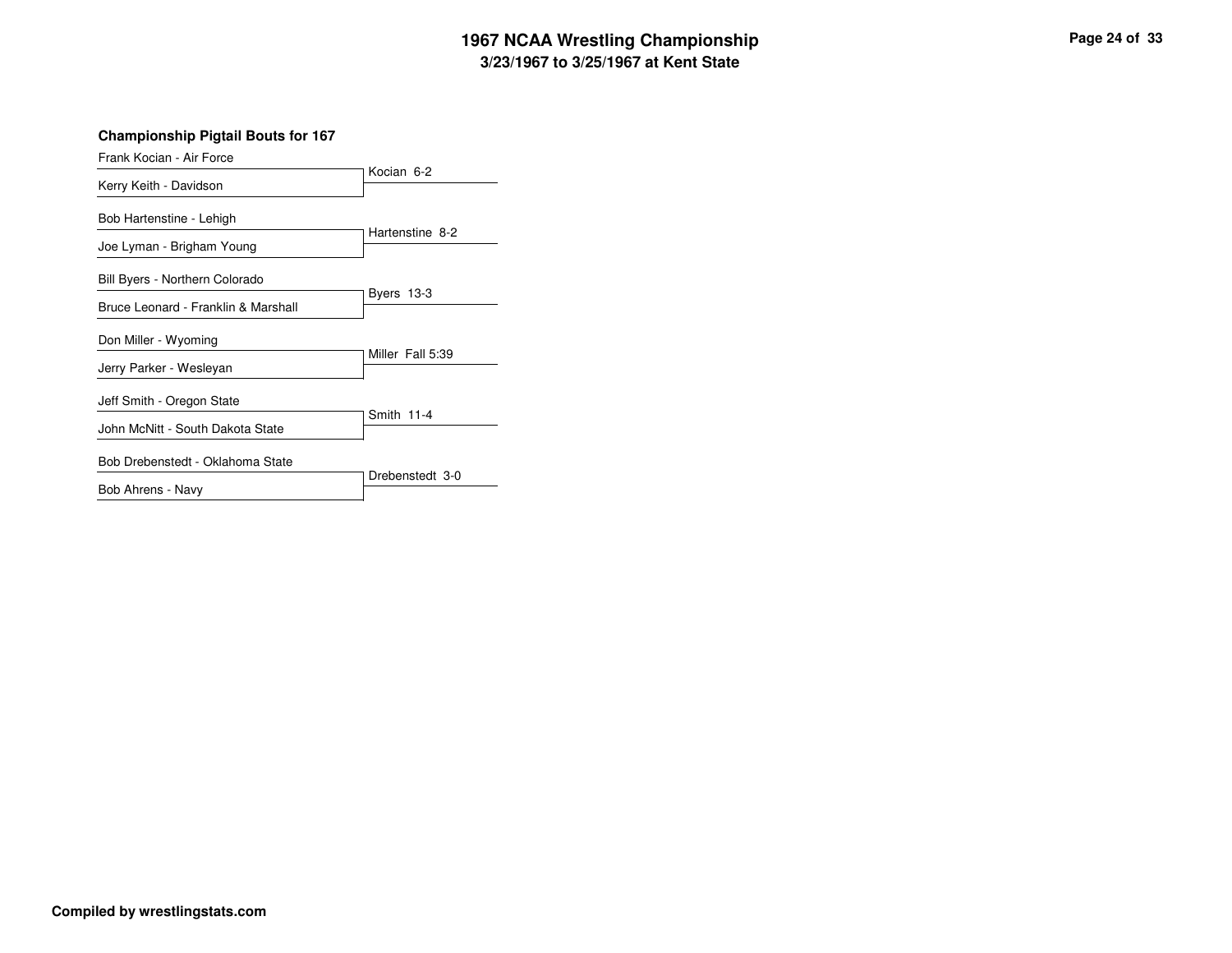#### **3/23/1967 to 3/25/1967 at Kent State 1967 NCAA Wrestling Championship Page <sup>25</sup> of <sup>33</sup>**

| Jim Duschen, Iowa State [5]            |                        |                        |                   |                   |
|----------------------------------------|------------------------|------------------------|-------------------|-------------------|
| Bye                                    | Jim Duschen            |                        |                   |                   |
| John Logan, Wesleyan                   | John Logan 5-2         | Jim Duschen 8-1        |                   | 177 Weight Class  |
| Terry Hoover, Pittsburgh               |                        |                        |                   |                   |
| Joe Caprio, Lehigh                     |                        |                        | Jim Harter 5-4    |                   |
| Walt Podgurski, Miami Ohio             | Joe Caprio 6-4         |                        |                   |                   |
| Mitchell Gurdus, Toledo                |                        | Jim Harter 10-0        |                   |                   |
| Jim Harter, Army [4]                   | Jim Harter 5-0         |                        |                   |                   |
| Bye                                    |                        |                        |                   | Fred Fozzard 13-0 |
| Dave Mucka, Moravian [8]               | Dave Mucka             |                        |                   |                   |
| Steve Drange, Winona State             |                        | Dave Mucka 3-1         |                   |                   |
| Monty McDaniel, Indiana                | Steve Drange 3-1       |                        |                   |                   |
| Fred Fozzard, Oklahoma State [1]       |                        |                        | Fred Fozzard 10-4 |                   |
| Randy Umberger, Maryland               | Fred Fozzard Fall 6:13 |                        |                   |                   |
| Bye                                    |                        | Fred Fozzard Fall 4:59 |                   |                   |
| Ed Cummings, Ohio State                | Ed Cummings            |                        |                   |                   |
| Charles Locke, Washington              |                        |                        |                   | Fred Fozzard 10-3 |
| Rich Lorenzo, Penn State [7]           | Rich Lorenzo 7-2       |                        |                   |                   |
| Bruce Landrey, Oklahoma                |                        | Rich Lorenzo 4-0       |                   |                   |
|                                        | <b>Bruce Landrey</b>   |                        |                   |                   |
| Bye<br>Tom Kusleika, Adams State       |                        |                        | Gary Cook 5-3     |                   |
| Marlyn Swanson, Drake                  | Tom Kusleika 5-2       |                        |                   |                   |
| Gary Cook, East Stroudsburg [2]        |                        | Gary Cook Fall 1:40    |                   |                   |
|                                        | Gary Cook              |                        |                   |                   |
| Bye<br>Jim Blackford, Oregon State [6] |                        |                        |                   | Mike Bradley 9-4  |
|                                        | Gary White Fall 0:32   |                        |                   |                   |
| Gary White, UCLA                       |                        | Gary White 7-6         |                   |                   |
| Bill Herbert, Kent State               | <b>Bill Herbert</b>    |                        |                   |                   |
| Bye                                    |                        |                        | Mike Bradley 11-2 |                   |
| Mike Bradley, Michigan State [3]       | Mike Bradley 10-1      |                        |                   |                   |
| Steve Lister, North Carolina           |                        | Mike Bradley 9-2       |                   |                   |
| Bye                                    | Al Bulow               |                        |                   |                   |
| Al Bulow, SIU-Carbondale               |                        |                        |                   |                   |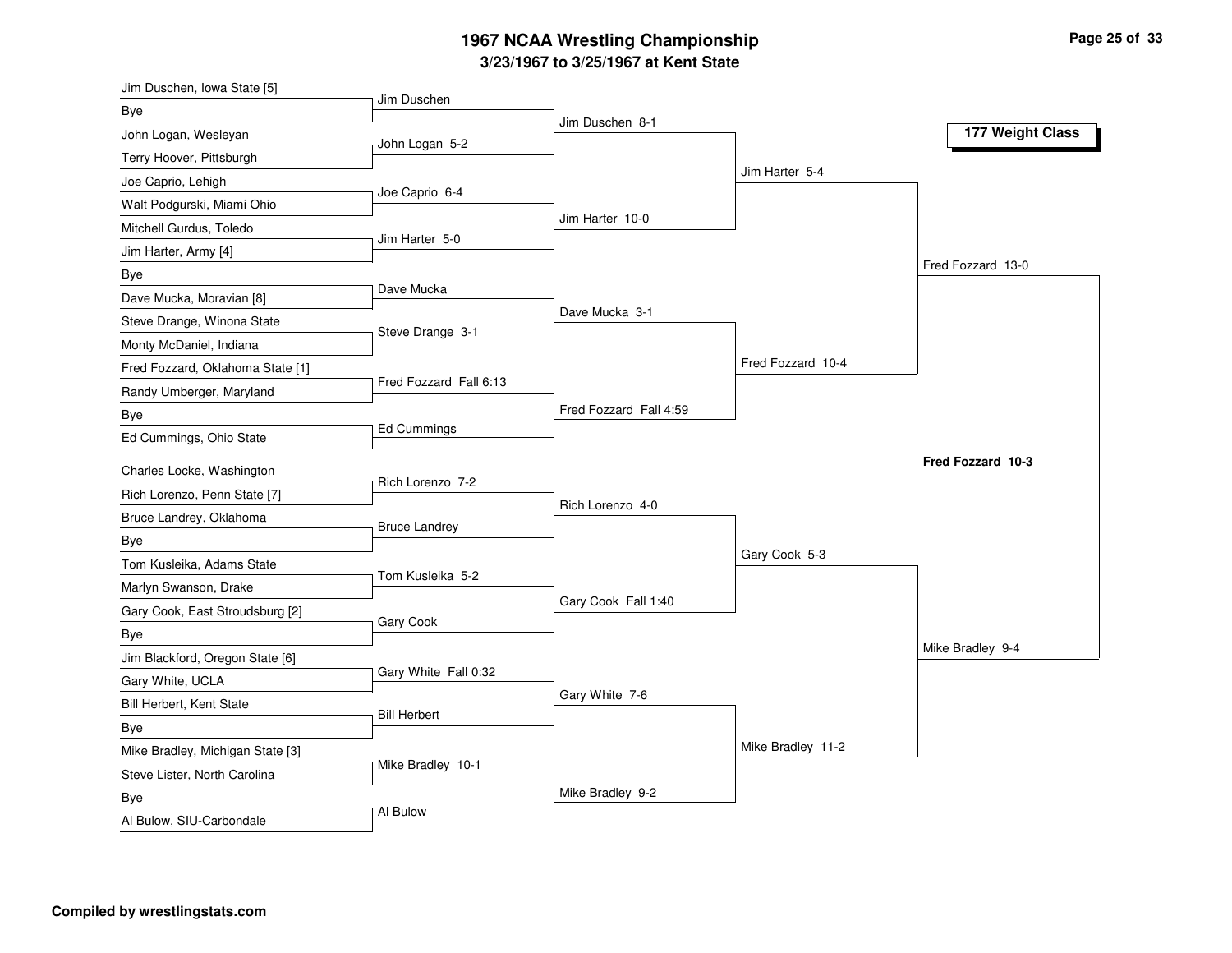# **3/23/1967 to 3/25/1967 at Kent State 1967 NCAA Wrestling Championship Page <sup>26</sup> of <sup>33</sup>**

|                        |                 |                                              |          | <b>177 Consolation Bracket</b> |  |
|------------------------|-----------------|----------------------------------------------|----------|--------------------------------|--|
| Umberger, Maryland     |                 |                                              |          |                                |  |
|                        |                 |                                              |          |                                |  |
|                        | Cummings 6-3    |                                              |          |                                |  |
| Cummings, Ohio State   |                 | Mucka 3-2                                    |          |                                |  |
|                        | Mucka, Moravian |                                              |          | Harter 3-3, 4-0                |  |
|                        |                 |                                              |          |                                |  |
|                        |                 | Harter, Army                                 |          |                                |  |
| Lister, North Carolina |                 |                                              |          |                                |  |
|                        |                 |                                              |          |                                |  |
|                        | Bulow 7-0       |                                              |          |                                |  |
| Bulow, SIU-Carbondale  |                 | Bulow 7-0                                    |          |                                |  |
|                        | White, UCLA     |                                              | Cook 6-2 |                                |  |
|                        |                 |                                              |          |                                |  |
|                        |                 | Cook, East Stroudsburg                       |          |                                |  |
|                        |                 |                                              |          |                                |  |
|                        |                 | Third Place: Gary Cook, East Stroudsburg 6-2 |          |                                |  |
|                        |                 | Fourth Place: Jim Harter, Army               |          |                                |  |
|                        |                 | Fifth Place: Al Bulow, SIU-Carbondale 2-1    |          |                                |  |
|                        |                 | Sixth Place: Dave Mucka, Moravian            |          |                                |  |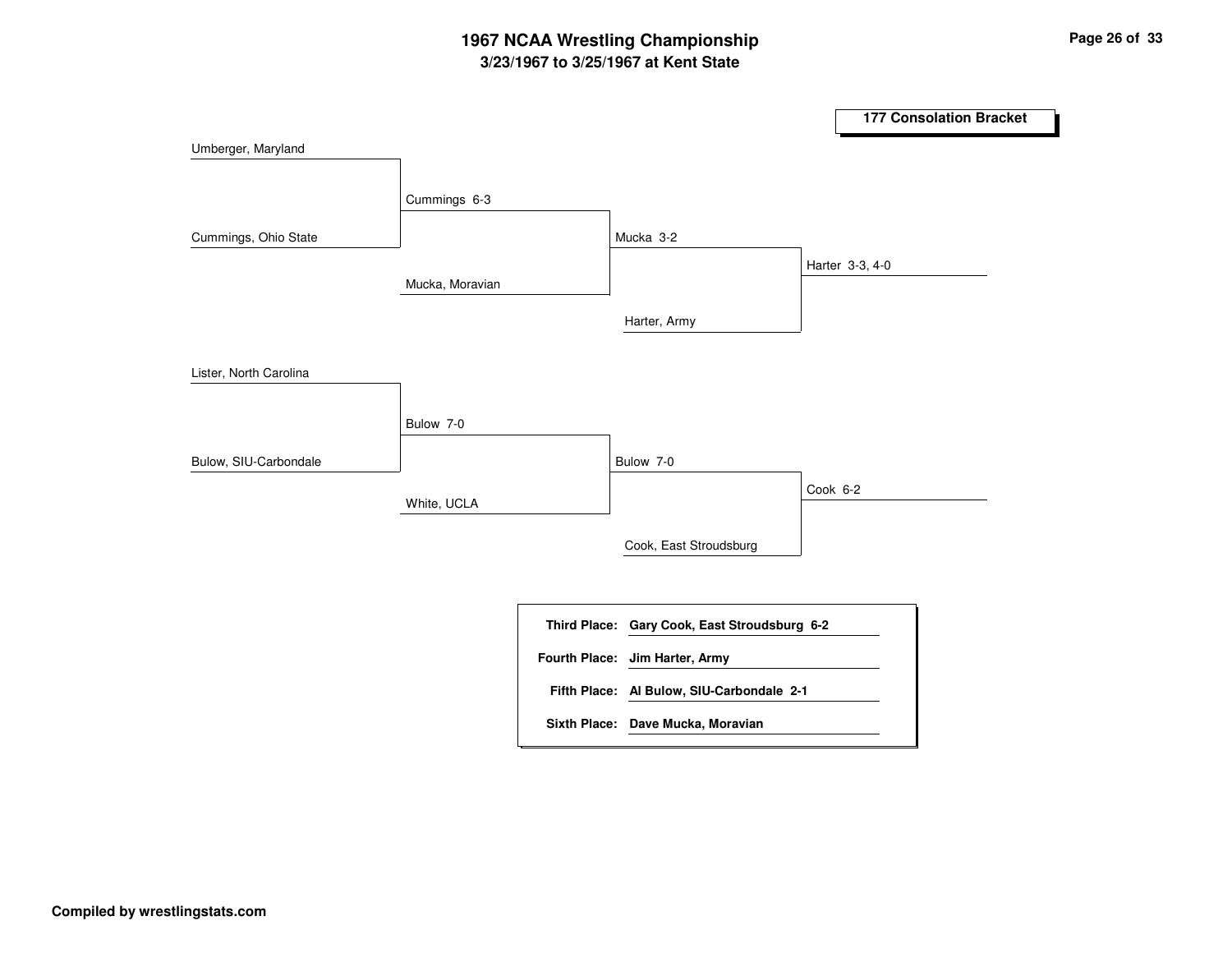**No Pigtails Bouts for 177 Weight Class**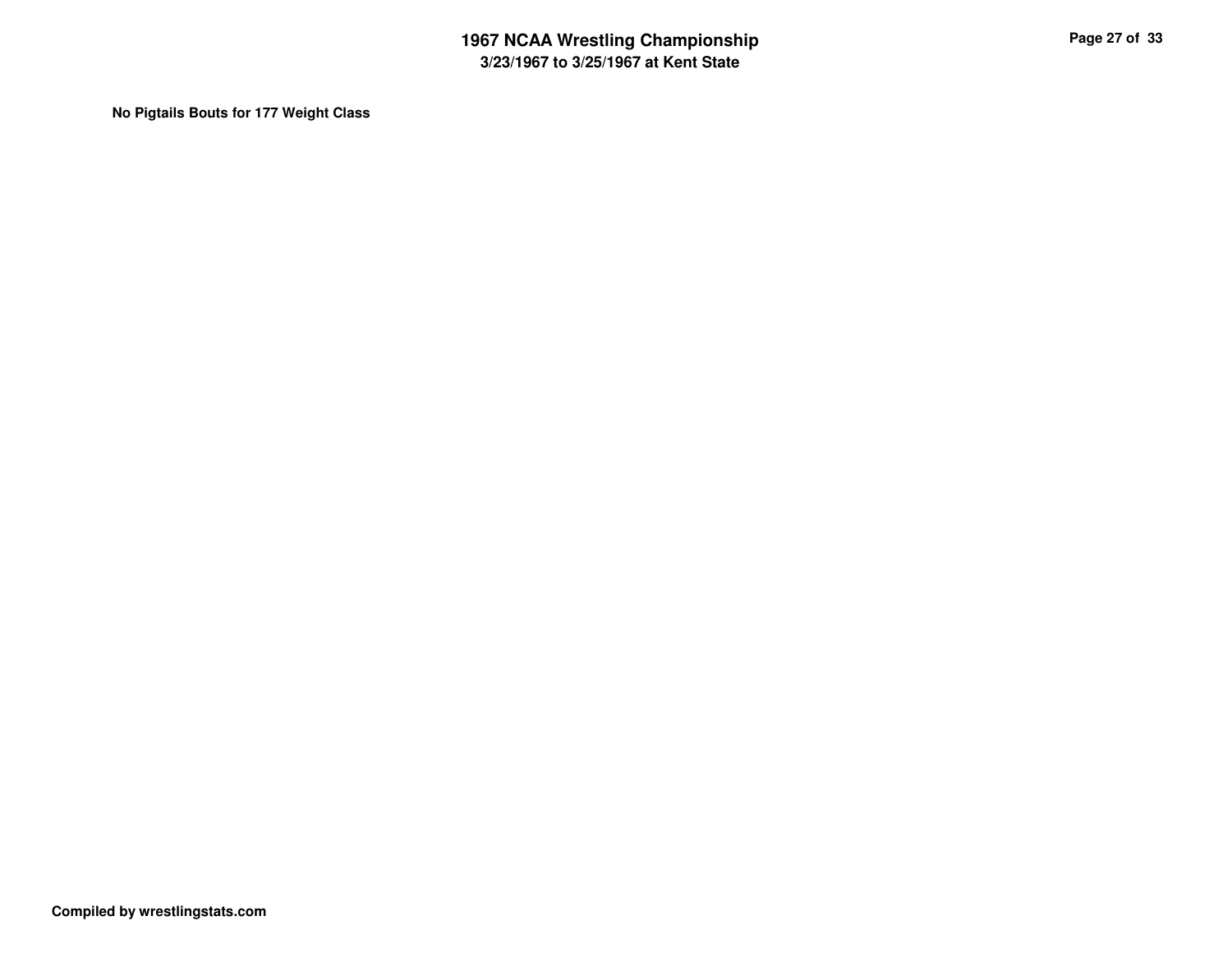#### **3/23/1967 to 3/25/1967 at Kent State 1967 NCAA Wrestling Championship Page <sup>28</sup> of <sup>33</sup>**

| Ron Hampton, Adams State            |                        |                        |                     |                    |
|-------------------------------------|------------------------|------------------------|---------------------|--------------------|
| <b>Bye</b>                          | Ron Hampton            |                        |                     |                    |
| Charles Sidoti, Ohio University     | Willie Williams 3-1    | Willie Williams 6-2    |                     | 191 Weight Class   |
| Willie Williams, Illinois State [5] |                        |                        |                     |                    |
| Bill Huff, Indiana                  |                        |                        | Willie Williams 5-2 |                    |
| Ron Ries, Lehigh                    | Ron Ries 3-2           |                        |                     |                    |
| Tony Bennett, Oklahoma [4]          |                        | Ron Ries 3-2           |                     |                    |
| Bob Christensen, Brigham Young      | Tony Bennett Fall 7:24 |                        |                     |                    |
| Ron Gabbett, Oklahoma State         |                        |                        |                     | Don Buzzard 9-3    |
| Roy Miller, East Stroudsburg [8]    | Roy Miller 5-3         |                        |                     |                    |
| Craig Bowman, Bowling Green         |                        | Larry Lane 4-4, 0-0 RD |                     |                    |
| Larry Lane, Northern Colorado       | Larry Lane 6-4         |                        |                     |                    |
| Tom Kline, Cal Poly-SLO             |                        |                        | Don Buzzard 6-3     |                    |
| Jerry Pillath, Illinois             | Jerry Pillath 4-1      |                        |                     |                    |
| Terry Crenshaw, Stanford            |                        | Don Buzzard Fall 6:58  |                     |                    |
| Don Buzzard, Iowa State [1]         | Don Buzzard 11-5       |                        |                     |                    |
| Paul Raglin, Army                   |                        |                        |                     | Tom Schlendorf 5-0 |
| Bob Buehler, UCLA                   | Bob Buehler 8-3        |                        |                     |                    |
| Howard Zachman, Maryland            |                        | Jack Zindel 14-7       |                     |                    |
| Jack Zindel, Michigan State [7]     | Jack Zindel 12-2       |                        |                     |                    |
|                                     |                        |                        | Jack Zindel 14-4    |                    |
| Julian McPhillips, Princeton        | Julian McPhillips 11-7 |                        |                     |                    |
| Ed Howell, Colorado [2]             |                        | Julian McPhillips 3-0  |                     |                    |
| Paul Elzey, Toledo                  | Paul Elzey             |                        |                     |                    |
| Bye                                 |                        |                        |                     | Tom Schlendorf 7-2 |
| Burke Deadrich, SIU-Carbondale      | Bob Funk 8-0           |                        |                     |                    |
| Bob Funk, Penn State                |                        | Tom Schlendorf 9-4     |                     |                    |
| Mike McKeel, Portland State         | Tom Schlendorf 9-3     |                        |                     |                    |
| Tom Schlendorf, Syracuse [6]        |                        |                        | Tom Schlendorf 6-3  |                    |
| Mike Kelly, Indiana State           | Don Parker 7-4         |                        |                     |                    |
| Don Parker, Northern Iowa [3]       |                        | Don Parker 8-2         |                     |                    |
| <b>Bye</b>                          | <b>Terry Faulk</b>     |                        |                     |                    |
| Terry Faulk, Miami Ohio             |                        |                        |                     |                    |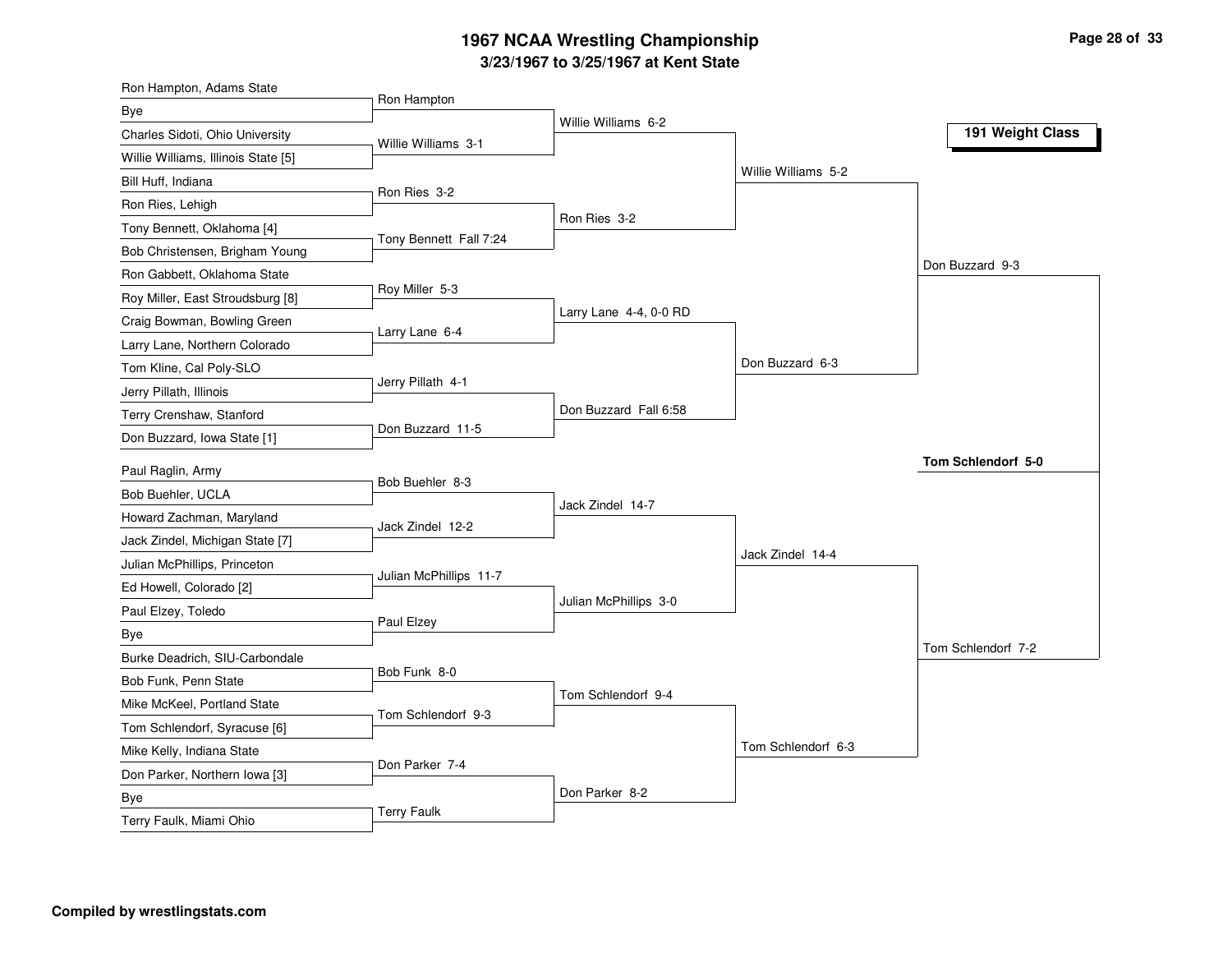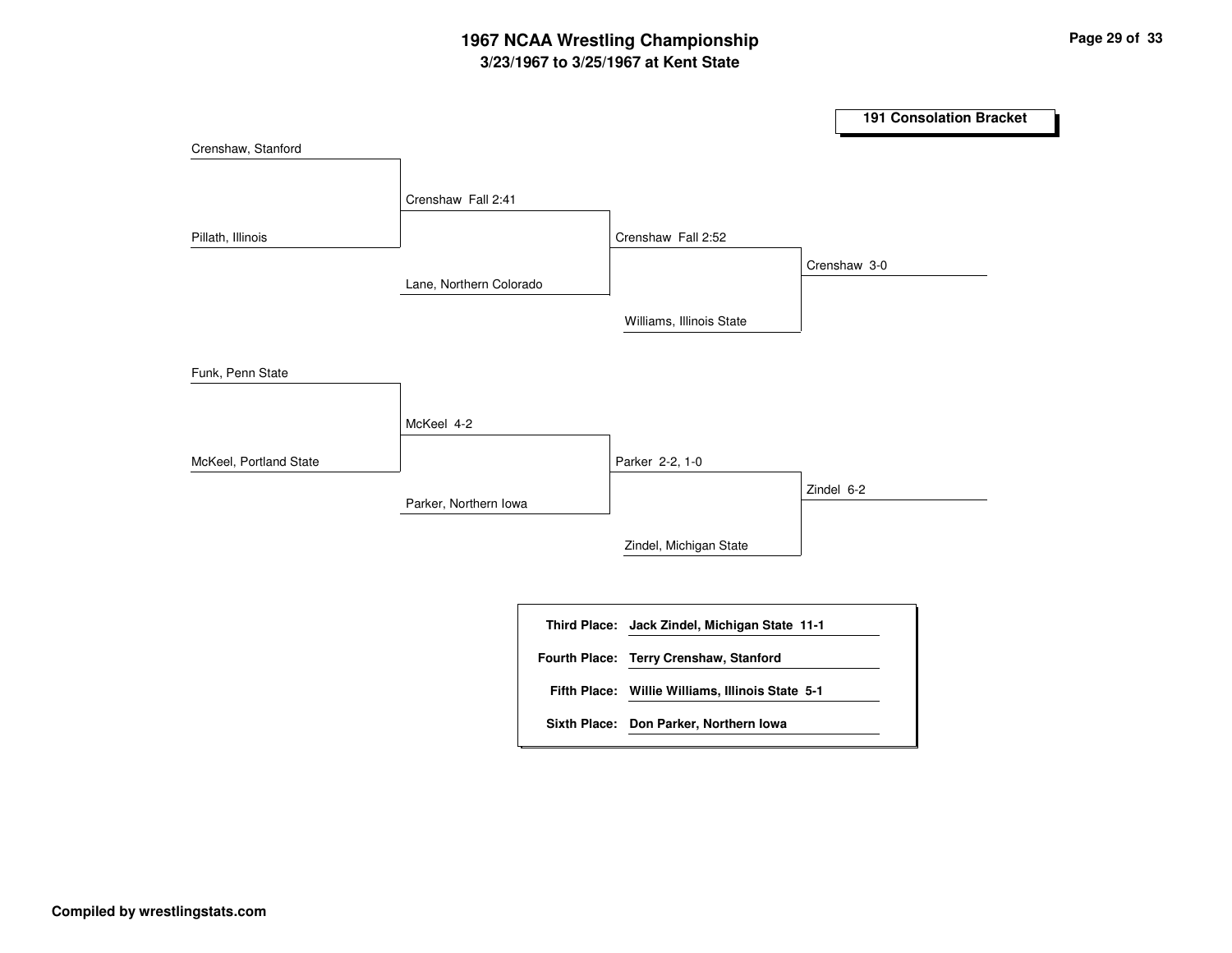**No Pigtails Bouts for 191 Weight Class**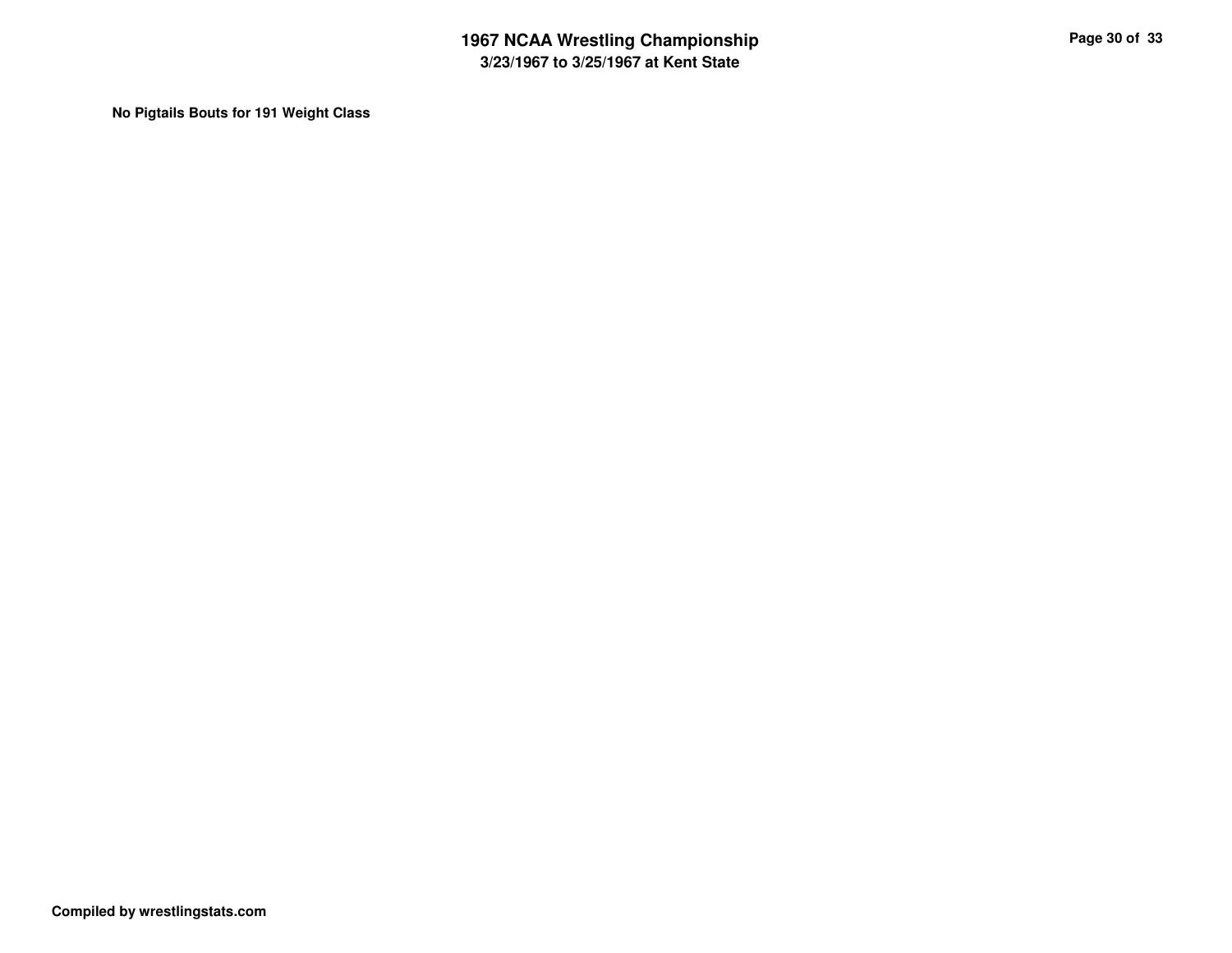## **3/23/1967 to 3/25/1967 at Kent State 1967 NCAA Wrestling Championship Page <sup>31</sup> of <sup>33</sup>**

| Dale Stearns, Iowa                  |                     |                       |                             |                         |
|-------------------------------------|---------------------|-----------------------|-----------------------------|-------------------------|
| Bye                                 | Dale Stearns        |                       |                             |                         |
| Dustim Carter, Wesleyan             | Tom Beeson 4-0      | Tom Beeson 5-1        |                             | <b>UNL Weight Class</b> |
| Tom Beeson, Western State [5]       |                     |                       |                             |                         |
| Bye                                 |                     |                       | Tom Beeson 5-4              |                         |
| Ted Tuinstra, Iowa State [4]        | <b>Ted Tuinstra</b> |                       |                             |                         |
| Gerry Beach, Syracuse               |                     | Ted Tuinstra 4-2      |                             |                         |
| Dick Seloover, SIU-Carbondale       | Dick Seloover 15-3  |                       |                             |                         |
| Bye                                 |                     |                       |                             | Nick Carollo 5-3        |
| Lowell Bryan, Davidson              | Lowell Bryan        |                       |                             |                         |
| Bye                                 |                     | Nick Carollo 10-2     |                             |                         |
| Nick Carollo, Adams State [8]       | Nick Carollo        |                       |                             |                         |
| Dave Porter, Michigan [1]           |                     |                       | Nick Carollo 5-4            |                         |
| Kent Osboe, Northern Iowa           | Dave Porter 11-1    |                       |                             |                         |
| Bye                                 |                     | Dave Porter Fall 3:40 |                             |                         |
| Tom Thompson, Wyoming               | Tom Thompson        |                       |                             |                         |
| Curley Culp, Arizona State [2]      |                     |                       |                             | Curley Culp Fall 0:51   |
| Bye                                 | <b>Curley Culp</b>  |                       |                             |                         |
| Tom Sinbaldi, Maryland              |                     | Curley Culp 15-5      |                             |                         |
| Frank Paquin, Lehigh                | Frank Paquin 4-0    |                       |                             |                         |
| Bye                                 |                     |                       | Curley Culp Fall 1:50       |                         |
| John Zwolinski, Winona State        | John Zwolinski      |                       |                             |                         |
| Jeff Richardson, Michigan State [7] |                     | Jeff Richardson 9-3   |                             |                         |
| Bye                                 | Jeff Richardson     |                       |                             |                         |
| Charles Wertschnig, Indiana         |                     |                       |                             | Curley Culp Fall 3:46   |
| Mike Reid, Penn State               | Mike Reid Fall 1:12 |                       |                             |                         |
| Gerald Reed, East Stroudsburg [6]   |                     | Mike Reid 8-2         |                             |                         |
| Bye                                 | Gerald Reed         |                       |                             |                         |
| David Schramm, MIT                  |                     |                       | Granville Liggins Fall 3:01 |                         |
| Oliver Kenen, Princeton             | David Schramm 7-0   |                       |                             |                         |
| Bye                                 |                     | Granville Liggins 4-1 |                             |                         |
| Granville Liggins, Oklahoma [3]     | Granville Liggins   |                       |                             |                         |
|                                     |                     |                       |                             |                         |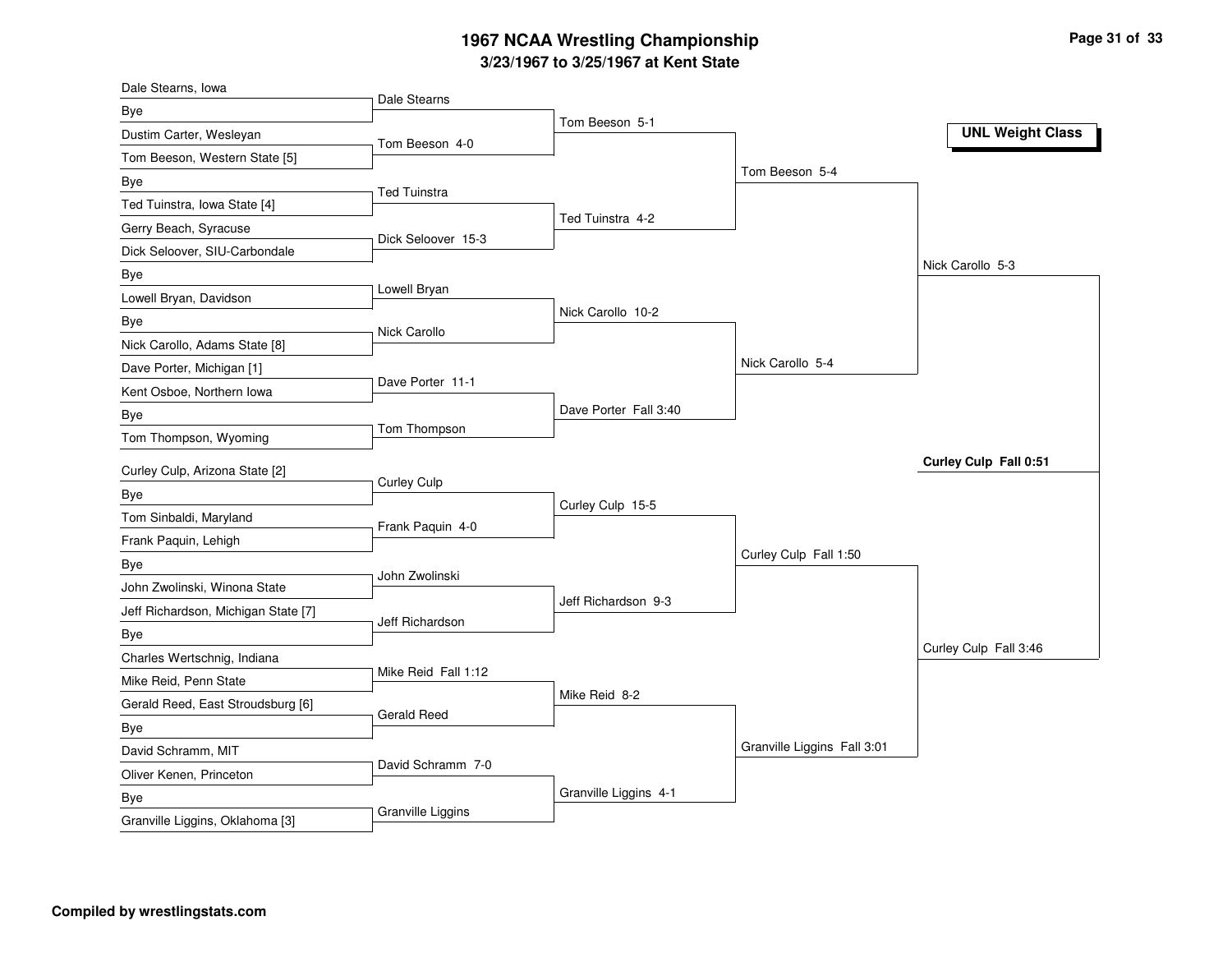# **3/23/1967 to 3/25/1967 at Kent State 1967 NCAA Wrestling Championship Page <sup>32</sup> of <sup>33</sup>**